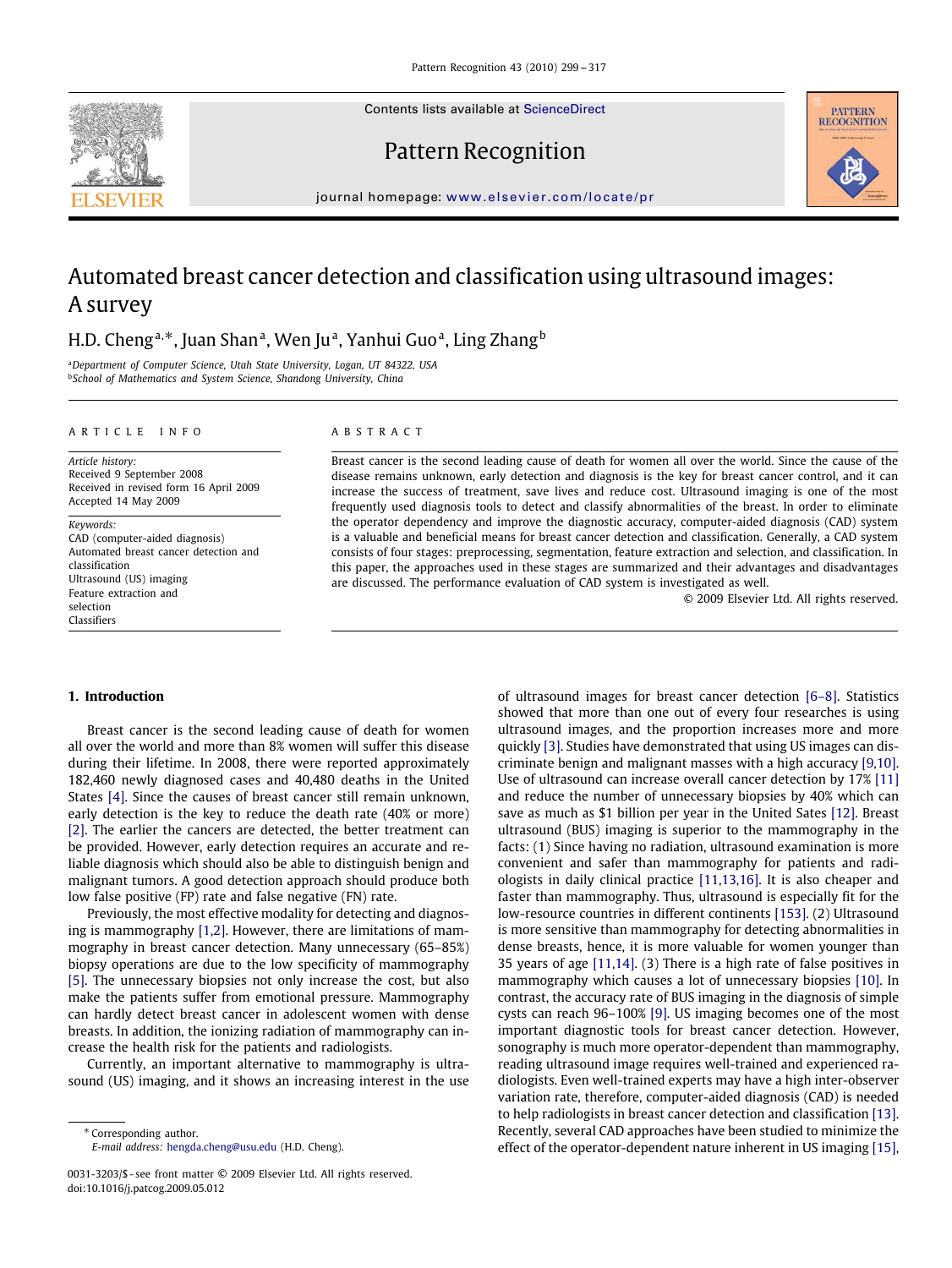

**Fig. 1.** CAD system for breast cancer detection and classification.

and to increase the diagnostic sensitivity and specificity [13,16]. As much as 65–90% of the biopsies turned out to be benign, therefore, a crucial goal of breast cancer CAD systems is to distinguish benign and malignant lesions to reduce FPs. Many techniques such as linear discriminant analysis (LDA), support vector machine (SVM) and artificial neural network (ANN) [5,10,17,18,20] have been studied for mass detection and classification. Most of the CAD systems need a large number of samples to construct the models or rules, but [\[22\]](#page-15-10) proposed a novel diagnosis system requiring very few samples.

This survey focuses on summarizing the approaches for breast cancer detection and classification utilizing BUS images. Generally, the ultrasound CAD systems for breast cancer detection involve four stages as shown in [Fig. 1.](#page-1-0)

- (1) *Image preprocessing*: The major limitations of BUS imaging are the low contrast and interference with speckle [\[3\].](#page-15-3) The task of image preprocessing is to enhance the image and to reduce speckle without destroying the important features of BUS images for diagnosis.
- (2) *Image segmentation*: Image segmentation divides the image into non-overlapping regions, and it will separate the objects from the background. The regions of interest (ROIs) will be allocated for feature extraction.
- (3) *Feature extraction and selection*: This step is to find a feature set of breast cancer lesions that can accurately distinguish lesion/nonlesion or benign/malignant. The feature space could be very large and complex, so extracting and selecting the most effective features is very important. Most of the reported effective features are listed in [Table 4.](#page-8-0)
- (4) *Classification*: Based on the selected features, the suspicious regions will be classified as lesion/non-lesion or benign/malignant by various classification methods. The commonly used classifiers are discussed in Section 5.

Some CAD systems do not have image preprocessing and image segmentation components. In such a framework, only some texture features obtained directly from the images or ROIs are used as inputs of classifiers [13,16,20,22]. The advantage of such CAD system is its simple structure and fast processing speed, and disadvantage is that the features extracted directly from ROIs may not provide robust and accurate performance.

At last, we need to measure the performance of CAD systems. There is no a benchmark database of US images for comparing the performance of the algorithms/CAD systems, and it makes the evaluation of different CAD systems very difficult or even impossible. This indicates the necessity to build a benchmark BUS image base accessible to the public.

# **2. Preprocessing**

The preprocessing of BUS images consists of speckle reduction and image enhancement. Speckle is a form of multiplicative noise <span id="page-1-0"></span>generated by a number of scatterers with random phase within the resolution cell of ultrasound beam [33,34]. Ref. [\[29\]](#page-15-11) has demonstrated that the *k*-distribution is a good model for the amplitude distribution of the received signal. A more generalized statistical model, the homodyned *k*-distribution, has been analyzed in [\[30\].](#page-15-12) It combined the features of the *k*-distribution and Rice distribution to better account for the statistics of the signal. To detect speckles, the parameters for the speckles should be estimated first. The speckle parameters of the *k*-distribution model can be estimated based on the moments [\[31\].](#page-15-13) An iterative method using the statistics of ultrasound signal is proposed to find the parameters of the homodyned *k*-distribution model [\[32\].](#page-15-14) Speckle makes the visual observation and interpretation difficult. Therefore, removing speckle without destroying important features for diagnosis is critical. Some speckle reduction techniques only work well on additive noise, and logarithmic compression is often employed to convert multiplicative noise into additive noise [\[33\].](#page-15-15) Image enhancement is used to improve the quality of low contrast images. We will review speckle reduction and image enhancement separately, however, many techniques can achieve both goals at the same time.

# *2.1. Speckle reduction*

Speckle reduction techniques are classified into three groups: (1) filtering techniques [34–59]; (2) wavelet domain techniques [60–79]; and (3) compounding approaches [80–83].

# *2.1.1. Filtering techniques*

Most filters are traditional techniques in spatial domain and can be categorized as linear and nonlinear filters.

# *2.1.1.1. Linear filters.*

*2.1.1.1.1. Mean filter.* The mean filter [41,42] replaces each pixel by the average value of the intensities in its neighborhood. It can locally reduce the variance and is easy to implement. It has the effect of smoothing and blurring the image, and is optimal for additive Gaussian noise in the sense of mean square error. Speckled image is a multiplicative model with non-Gaussian noise, and therefore, the simple mean filter is not effective in this case.

*2.1.1.1.2. Adaptive mean filter.* In order to alleviate the blurring effect, the adaptive mean filters [35–40] have been proposed to achieve a balance between straightforward averaging (in homogeneous regions) and all-pass filtering (where edges exist). They adapt to the properties of the image locally and selectively remove speckles from different parts of the image. They use local image statistics such as mean, variance and spatial correlation to effectively detect and preserve edges and features. The speckle noise is removed by replacing it with a local mean value. The adaptive mean filters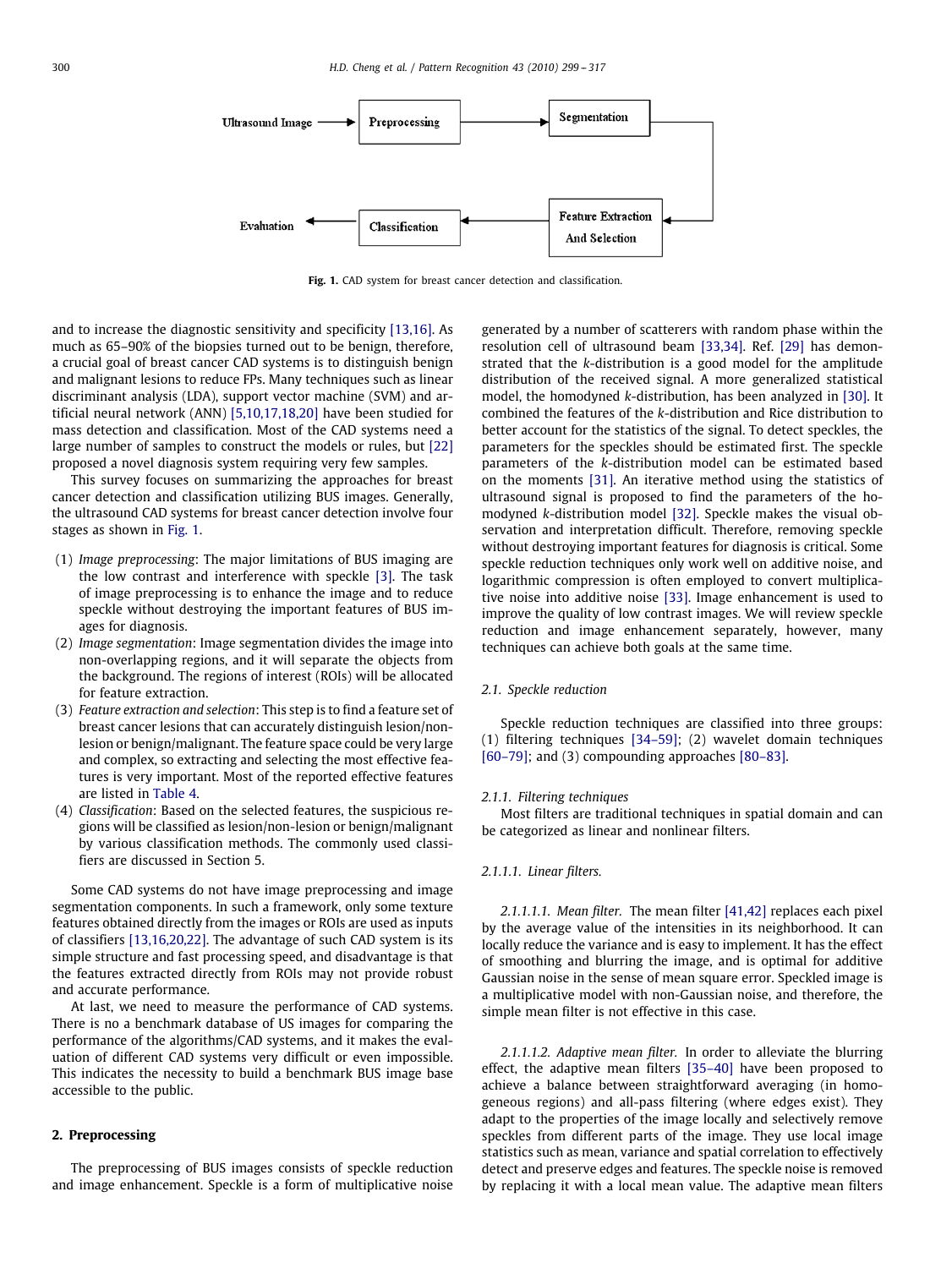outperform mean filters, and generally reduce speckles while preserving the edges.

The Lee [\[36\],](#page-15-16) Kuan [\[35\]](#page-15-17) and Frost [\[37\]](#page-15-18) filters are well-known examples of adaptive mean filters. They are based on the multiplicative speckle model which can be represented as

$$
I(t) = R(t)u(t)
$$

where  $t = (x, y)$  is the coordinates of the current pixel,  $R(t)$  denotes the intensity of the ideal image without speckle, *I*(*t*) is the observed image intensity and  $u(t)$  is the speckle with mean  $\bar{u}$  and variance  $\sigma_u^2$ .

The Lee and Kuan filters have the general form:

$$
\hat{R}(t) = \bar{I}(t) + [I(t) - \bar{I}(t)] \times W(t)
$$

where  $\hat{R}(t)$  is the output of the filter,  $\bar{I}(t)$  and  $\sigma_I^2(t)$  are the local mean and variance of the intensities within the filter window, respectively. *W*(*t*) denotes the coefficient function of the adaptive filter. The Lee filter has a coefficient function defined as [\[38\]](#page-15-19)

$$
W(t) = 1 - \frac{C_u^2}{C_l^2(t)}
$$
 where  $C_u^2 = \frac{\sigma_z^2}{\bar{z}^2}$ ,  $C_l^2(t) = \frac{\sigma_l^2(t)}{\bar{l}^2(t)}$ 

 $\sigma_z^2$  and  $\bar{z}$  are the intensity variance and mean over a homogeneous area of the image, respectively. Thus  $C_u^2$  can be considered as a constant for a given image.

The coefficient function of Kuan filter is defined as [\[38\]](#page-15-19)

$$
W(t) = \frac{1 - C_u^2 / C_I^2(t)}{1 + C_u^2}
$$

From the formulations of the Lee and Kuan filters, the difference between them is only a constant factor  $1 + C_u^2$ . So we could discuss them together. In the homogeneous regions,  $C_l^2(t) \rightarrow C_u^2$ . Thus the value of *W*(*t*) approaches 0, which makes the filters act like a mean filter. On the other hand, in the areas where edges exist,  $\mathcal{C}^2_{{\bm l}}(t) \to \infty$ , and the value of *W*(*t*) approaches 1, which tends to preserve the originally observed image and makes the filters behave like an allpass filter.

The Frost filter can be represented as

$$
\hat{R}(x,y) = \sum_i \sum_j m(x+i, y+j) \times I(x+i, y+j)
$$

where *i* and *j* are the indices of the filter window and *m* is the weighting function [\[38\]:](#page-15-19)

$$
m(x + i, y + j) = K_0 \exp[-KC_I^2(t)\sqrt{i^2 + j^2}]
$$
 where  $t = (x, y)$ 

where  $K_0$  is a normalizing constant, and  $K$  is a damping factor.

Frost filter has similar attributes as Lee and Kuan filters. The damping factor *K* is chosen such that when in homogeneous regions, *KC*<sup>2</sup><sub>*I*</sub>(*t*) approaches 0. Thus the value of *m*(*x*+*i*, *y*+*j*) approaches 1, which makes the filter act like a mean filter; in the areas where edges exist,  $KC<sub>I</sub><sup>2</sup>(t)$  becomes so large that the value of  $m(x+i, y+j)$ approaches 0 for the pixels surrounding  $(x, y)$ , and remains 1 for the pixel  $(x, y)$ . This makes the filter behave like an all-pass filter preserving the originally observed image.

The classical Lee, Kuan and Frost filters are only reliable in a bounded field. Ref. [\[38\]](#page-15-19) enhanced the Lee and Frost filters by dividing the image into three classes according to the local coefficient of variation  $C_I(t)$ . If  $C_I(t)$  is below a lower threshold, pure averaging is used. All-pass filter is performed when  $C<sub>I</sub>(t)$  is above a higher threshold. When  $C<sub>I</sub>(t)$  exists in between the two thresholds, standard Lee and Frost filters are applied. The enhanced filters adequately average the homogeneous areas and preserve the edges better than the standard filters. Ref. [\[45\]](#page-16-0) proposed a directional adaptive mean filter based on 2D texture homogeneity histogram to suppress speckles in ultrasound images.

#### *2.1.1.2. Nonlinear filters.*

*2.1.1.2.1. Order-statistic filter.* Order-statistic filters are particularly effective in reducing noise whose probability density function has significant tail. The median filter [34,41,42] is a special case of order-statistic filters. It preserves the edge sharpness and produces less blurring than mean filter. Specially, it is effective when image is affected by impulsive noise. Several researchers have experimented with adaptive median filters which outperform the median filters [43,46]. An adaptive weighted median filter (AWMF) was developed to achieve maximum speckle reduction in uniform areas and to preserve the edges and features [\[47\].](#page-16-1) The weighted median of a sequence {*Xi*} is defined as the pure median of the extended sequence which is generated by repeating each term  $X_i$  by  $w_i$  times. Here,  $\{w_i\}$ are the corresponding weight coefficients. The weight coefficients are adjusted according to the local statistics as

$$
w(i,j) = [w(K + 1, K + 1) - bd\sigma^2/\bar{u}]
$$

where *b* is a scaling constant,  $\bar{u}$  and  $\sigma^2$  are the local mean and variance of the (*2K+1*)∗(*2K+1*) window, *d* is the distance of the point (*i*, *j*) from the center of the window at (*K+1*, *K+1*), and [*x*] denotes the nearest integer to *x* if *x* is positive, or zero if *x* is negative. However, this algorithm uses an operator which can cause difficulties in enhancing image features such as line segments. To overcome this drawback, [\[48\]](#page-16-2) applied a bank of oriented one-dimensional median filters and retained at each point the largest value among all the filter bank outputs. The directional median filter suppresses speckle noise while retaining the structure of the image, particularly, the thin bright streaks.

*2.1.1.2.2. MAP filter.* Maximum a posteriori (MAP) filter [41, 49,50] estimates an unobserved signal *x* by maximizing Bayes theorem:

$$
f(x|z) = \frac{f(z|x)f(x)}{f(z)}
$$

where  $f(x|z)$  is the a posteriori probability density function,  $f(x)$  is the denoised original signal model, *f*(*z|x*) is the maximum likelihood term and *f*(*z*) is the model of the observed data. To utilize it, the priori knowledge of the probability density function (PDF) of the image is needed. The PDF is assumed to be Gaussian distributed in [\[49\].](#page-16-3) Ref. [\[51\]](#page-16-4) modified the MAP filter in [\[49\]](#page-16-3) by assuming a gamma and symmetric Beta distribution.

Comparisons of standard de-speckle filters [\(Fig. 2\)](#page-3-0) with the adaptive MAP filter for ultrasound images are presented in [\[41\].](#page-15-20) MAP Gauss denotes the MAP filter with Gaussian distribution assigned to the original image, and MAP Pearlman Gauss denotes the MAP Gauss filter using the adaptive windowing proposed in [\[154\].](#page-17-1) MDb1 is the filter using Daubechies wavelets with Db1 basis. Contrast to speckle ratio (CRS) is used to evaluate the performance and the results show that the MAP Pearlman Gauss is the best among the filters being compared.

*2.1.1.2.3. Nonlinear diffusion.* Nonlinear diffusion is actually an adaptive filter, where the direction and strength of the diffusion are controlled by an edge detection function. It can remove speckles and enhance edges at the same time. It removes speckles by modifying the image via solving a partial differential equation (PDE).

Ref. [\[52\]](#page-16-5) proposed the nonlinear PDE for smoothing image in a continuous domain:

$$
\begin{cases} \frac{\partial I}{\partial t} = div[c(|\nabla I|) \cdot \nabla I] \\ I(t=0) = I_0 \end{cases}
$$

where  $∇$  is the gradient operator, *div* is the divergence operator, || denotes the magnitude,  $c(x)$  is the diffusion coefficient and  $I_0$  is the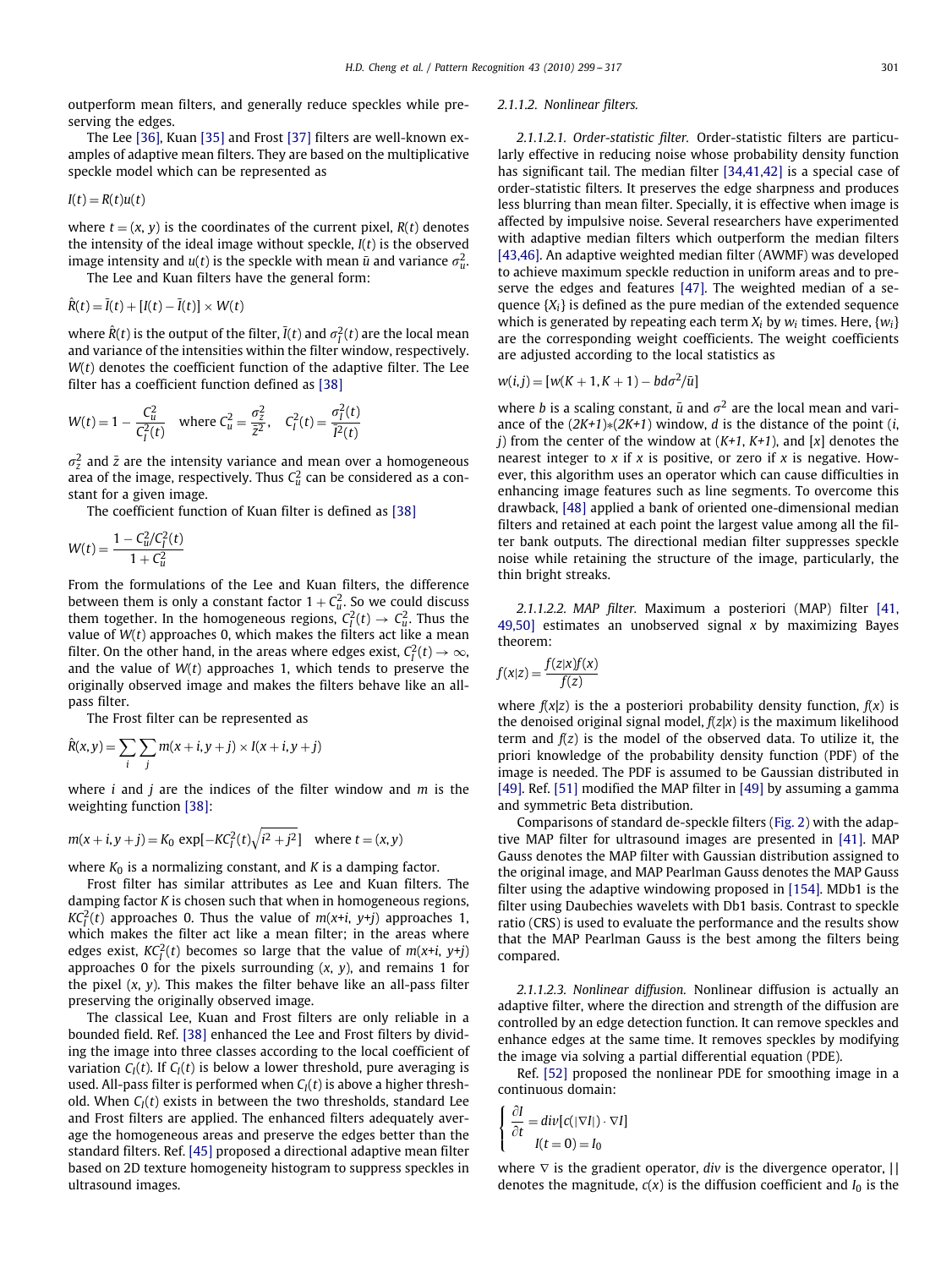

**Fig. 2.** CRS values of phantom image using various filters [\[41\].](#page-15-20)

original image. The diffusion coefficient function *c*(*x*) should monotonically decrease, the diffusion decreases as the gradient strength increases, and the diffusion is stopped across edges.

Anisotropic diffusion (AD) performs well with additive Gaussian noise. However, edge estimation using gradient operator makes it difficult to handle multiplicative noisy image. In order to eliminate such disadvantage, Speckle Reducing Anisotropic Diffusion (SRAD) is proposed particularly for envelope US images without logarithmic compression [\[53\].](#page-16-6) In SRAD, the instantaneous coefficient of variation servers as the edge detector in speckled images. The function exhibits high values at edges and produces low values in homogeneous regions. Thus, it ensures the mean-preserving behavior in the homogeneous regions, and edge-preserving and edge-enhancing at the edges. Ref. [\[44\]](#page-16-7) extended 2D SRAD to 3D SRAD to process 3D ultrasound images more efficiently. Nonlinear coherence enhancement diffusion (NCD) is another method for handling speckle noise [\[33\].](#page-15-15) Unlike SRAD, NCD works with the US images after logarithmic compression. It combines three different models. According to speckle extent and image anisotropy, the NCD model changes progressively from isotropic diffusion through anisotropic coherent diffusion to, finally, mean curvature motion.

Diffusion stick method for speckle suppression is proposed in [\[54\].](#page-16-8) It divides the traditional rectangular filter kernel into a set of asymmetric sticks of variable orientations. The weighted sum of averages along each stick is used to produce the filtered images. Ref. [\[55\]](#page-16-9) developed a multi-resolution median-anisotropic diffusion interactive method. It used a two resolution level process to convert speckle to quasi-impulsive noise. Then the low-resolution images are processed by the median-anisotropic diffusion interactive algorithm. The computational cost is lower than that of the conventional AD schemes. In [\[56\]](#page-16-10) a hybrid method is designed based on median filtering, improved AD filtering and isotropic diffusion filtering. The gradient matrix is analyzed, and the thresholds are chosen by experiments. The hybrid method combines the three filtering methods for three different grayscale gradient ranges, respectively.

The advantage of nonlinear diffusion is that the speckle reduction is carried out directionally by the edge function and the edges are enhanced. The disadvantage is that it relies on the diffusion flux to iteratively eliminate the small variations caused by noise, and to preserve the large variations caused by edges. For the multiplicative noisy image, however, the general signal/noise relationship no longer exists, since the variations caused by noise may be larger than those caused by signal. Hence, it is not suitable for this case.

*2.1.1.2.4. Other nonlinear filters.* Geometric filter (GF) is a nonlinear, iterative algorithm which changes the pixel values in a neighborhood based on their relative values [\[34\].](#page-15-21) The geometric concepts (convex, 8-Hull) and the algorithm were described in [\[57\].](#page-16-11) GF effectively removes speckle noise while preserves important details. An adaptive algorithm called aggressive region growing filtering (ARGF) was proposed in [\[58\].](#page-16-12) It selected a filtering region in the image using <span id="page-3-0"></span>an appropriately estimated homogeneity threshold for region growing. Homogeneous regions are smoothed by applying an arithmetic mean filter and edge pixels are filtered using a nonlinear median filter. A directional line-matched filtering scheme was proposed in [\[59\].](#page-16-13) It could detect and enhance the image features while suppressing speckle noise.

The filter techniques are simple and fast, however, they have certain limitations as they are sensitive to the size and shape of the filter window. If the window size is too large, over-smoothing will occur. If the window size is too small, the smoothing capability of the filter will decrease and the speckle noise cannot be reduced effectively. Considering window shape, the square window, which is mostly adopted, will lead to corner rounding of rectangular features. Some despeckling filters require thresholds which have to be estimated empirically.

# *2.1.2. Wavelet domain techniques*

The discrete wavelet transform (DWT) translates the image into an approximation sub-band consisting of the scale coefficients and a set of detail sub-bands at different orientations and resolution scales composed of the wavelet coefficients [\[72\].](#page-16-14) DWT provides an appropriate basis for separating the noise from an image. As the wavelet transform is good at energy compaction, the small coefficients more likely represent noise, and large coefficients represent important image features. The coefficients representing features tend to persist across the scales and form spatially connected clusters within each sub-band. These properties make DWT attractive for denoising. A number of wavelet-based despeckling techniques have been developed. The general procedure is: (1) calculate the discrete wavelet transform; (2) remove noise by changing the wavelet coefficients; and (3) apply the inverse wavelet transform (IDWT) to construct the despeckled image. The techniques are grouped as: (1) wavelet shrinkage; (2) wavelet despeckling under Bayesian framework; and (3) wavelet filtering and diffusion.

*2.1.2.1. Wavelet shrinkage.* The wavelet shrinkage is based on thresholding the wavelet coefficients. It suppresses the coefficients representing noise while retains the coefficients that more likely representing image features. It is usually performed using one of the two dominant thresholding schemes: hard thresholding and soft thresholding.

Suppose the image in wavelet domain is represented as

 $o = s + n$ 

where *o* is the observed wavelet coefficients, *s* is the noise-free component and *n* is the additive noise. The wavelet shrinkage estimator can be represented as

 $\hat{s} = Ho$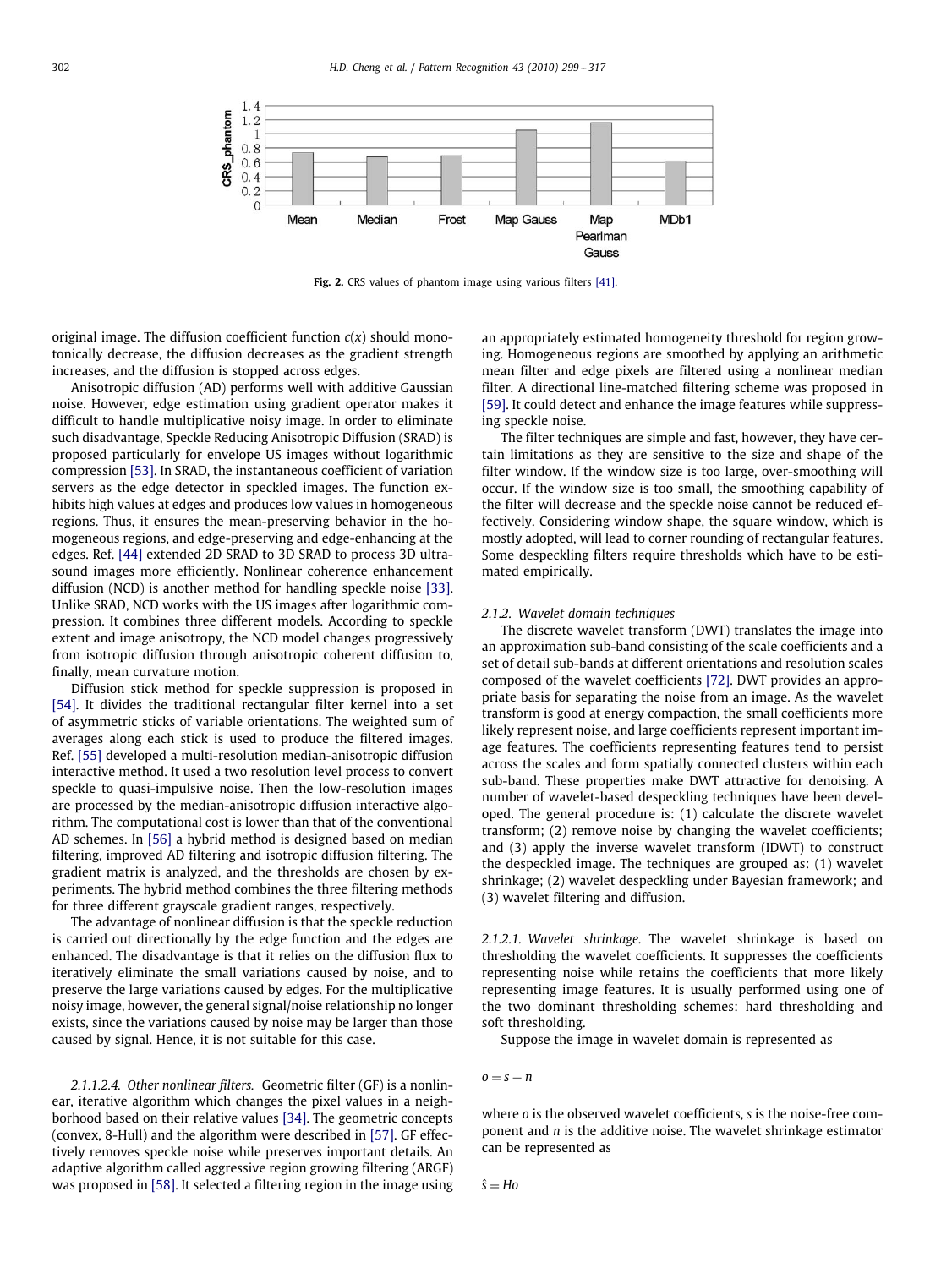where *H* denotes shrinkage factor. For the classical wavelet thresholding rules, a threshold value *T* is defined and *H* is specified as follows. For hard thresholding

$$
H = \begin{cases} 0 & \text{if } |o| < T \\ 1 & \text{if } |o| \ge T \end{cases}
$$

For soft thresholding

$$
H = \begin{cases} 0 & \text{if } |o| < T \\ 1 - T/|o| & \text{if } |o| \ge T \end{cases}
$$

where |*o*| denotes the absolute value of *o*. Soft thresholding provides smoothness when applied to an image while hard thresholding preserves the features of an image. Applications of hard and soft thresholding can be found in [61,62,73–75]. Most of them have focused on developing the best uniform threshold. Adaptive thresholding which makes threshold values adaptive to the spatially changing statistics of the images has attracted more attention [76–77]. Adaptive thresholding improves the performance by incorporating additional local information such as the identification of edge into the despeckling algorithm.

The drawback of thresholding methods is that the choice of the threshold is usually done in an *ad hoc* manner.

*2.1.2.2. Wavelet despeckling under Bayesian framework.* An alternate approach to the standard thresholding technique is employing Bayesian rules [60,63–71]. It relies on the knowledge of the wavelet coefficient statistics. This approach assumes that *p* is a random variable with a given *prior* probability density function. Given a set of wavelet coefficients *q*, the goal is to find the Bayesian risk estimator *p*ˆ minimizing the conditional risk, which is the cost averaged over the conditional distribution of  $p$  (denoted as  $P_{p|q}(p|q)$ ):

$$
\hat{p}(q) = \arg\min_{\hat{p}} \int L[p, \hat{p}(q)] P_{p|q}(p|q) dp
$$

where *L* is a cost function to be specified.

In [\[67\],](#page-16-15) the two-sided generalized Nakagami distribution (GND) is used to model the speckle wavelet coefficients, and the wavelet coefficients are modeled by the generalized Gaussian distribution (GGD). Combining these statistics priors with the Bayesian MAP (*maximum a posteriori*) criterion, the algorithm can deal with either envelope speckle image or log-compressed image. Ref. [\[69\]](#page-16-16) designed both the *minimum absolute error* (MAE) and the MAP estimators for alpha-stable signal mixed in Gaussian noise. Ref. [\[64\]](#page-16-17) extended the approach [\[69\]](#page-16-16) in two aspects: the use of bivariate alpha-stable distributions to model the signal wavelet coefficients and the use of oriented 2D dual-tree complex wavelet transform in the multi-scale decomposition step. Ref. [\[70\]](#page-16-18) employed a preliminary detection of the wavelet coefficients representing the features of interest to empirically estimate the conditional PDFs of the useful feature coefficients and background noise. It has to be applied to the original speckled image before log-compression. A speckle reduction algorithm is developed by integrating the wavelet Bayesian despeckling technique with Markov random filed based image regularization [\[71\].](#page-16-19) The wavelet coefficients are modeled by a two-state Gaussian mixture model and their spatial dependence is characterized by a Markov random field imposed on the hidden state of Gaussian mixtures.

Most of the thresholding methods do not take into account the specific properties of the image. Wavelet despeckling under Bayesian Framework outperforms the thresholding methods by exploiting the statistics of wavelet coefficients. The disadvantage of wavelet despeckling under Bayesian Framework is that it relies on prior distributions of the noise-free image, however, in the real world, there is no speckle-free US images since speckle is inherent in US images.

**Table 1** Edge map FOM of various filters [\[155\].](#page-17-2)

<span id="page-4-0"></span>

|                                  |     |                |             |           | Noisy Lee Kuan Gamma Frost Geometric Oddy Wavelet |      |      |
|----------------------------------|-----|----------------|-------------|-----------|---------------------------------------------------|------|------|
| $FOM(\mathcal{X})@$<br>$L = 1.9$ | 0.9 |                | 6.1 6.4 6.2 | 28.2 18.3 |                                                   | 10.9 | 38.1 |
| $FOM(\%)\omega$ 3.7<br>$L = 9.4$ |     | 49.5 49.6 55.0 |             | 58.6      | 58.5                                              | 44.4 | 64.1 |

*2.1.2.3. Wavelet filtering and diffusion.* Besides thresholding, we can use filtering or diffusion method in wavelet domain to reduce speckle [78,79]. Wiener filtering is applied in the wavelet domain [\[78\].](#page-16-20) The experimental results show that the approach performs better than wavelet thresholding visually and quantitatively. Normalized modulus-based nonlinear multi-scale wavelet diffusion (NMWD) is proposed for speckle suppression and edge enhancement [\[79\].](#page-16-21) The approach has more favorable despeckling properties than that of nonlinear diffusion because the multi-scale representation gives more efficient signal/noise separation. It also outperforms wavelet-based despeckling methods by taking the advantage of edge enhancement inherited from nonlinear diffusion. Both the envelop speckle image and log-compressed image can be directly processed using this technique.

A study that compares different speckle filters in the image domain and wavelet domain is presented in [\[155\].](#page-17-2) It compared wavelet coefficient shrinkage (WCS) filter and several standard speckle filters (Lee, Kuan, Frost, Geometric, Kalman, Gamma, etc.) It calculates the figure of merit (FOM) of the edge map to get a quantitative evaluation of edge preservation and the results show that wavelet domain filters preserve image details better [\(Table 1\)](#page-4-0).

The disadvantage of wavelet-based despeckling methods is that the time complexity is increased due to the DWT and IDWT operations.

#### *2.1.3. Compounding approaches*

In compounding approaches, the image acquisition procedure has been modified to produce several images of the same region that are partially correlated or non-correlated, and averages them to form a single image. There are two general methods for de-correlation among the individual images. Spatial compounding is obtained by generating each original image while the transducer is located at different spatial locations [80,81]. 3D spatial compounding is adopted to reduce speckle in 3D ultrasound images [\[83\].](#page-16-22) Frequency compounding is generated when the transducer operates at different frequencies [\[82\].](#page-16-23) The compounding technique reduces speckle at the expense of increasing the complexity of image registration and reconstruction.

Some speckle reduction methods are listed in [Table 2.](#page-5-0)

# *2.2. Image enhancement*

As stated at the beginning of the preprocessing section, many methods enhance the image and remove speckle at the same time. Nonlinear diffusion is such an example. It not only preserves edges but also enhances edges by inhibiting diffusion across edges and allowing diffusion on either side of the edges. Since we already reviewed those techniques in the previous section, now we will focus on the algorithms merely for image enhancement.

Histogram equalization is used to enhance the contrast [\[13\].](#page-15-8) The multi-peak generalized histogram equalization was proposed in [\[85\].](#page-16-24) It combined multi-peak histogram equalization with local information to enhance the contrast. Ref. [\[86\]](#page-16-25) proposed stick technique for image enhancement. Sticks (line segments) in different orientations are used as the templates and the orientation which is most likely to represent a line is selected to improve edge information. This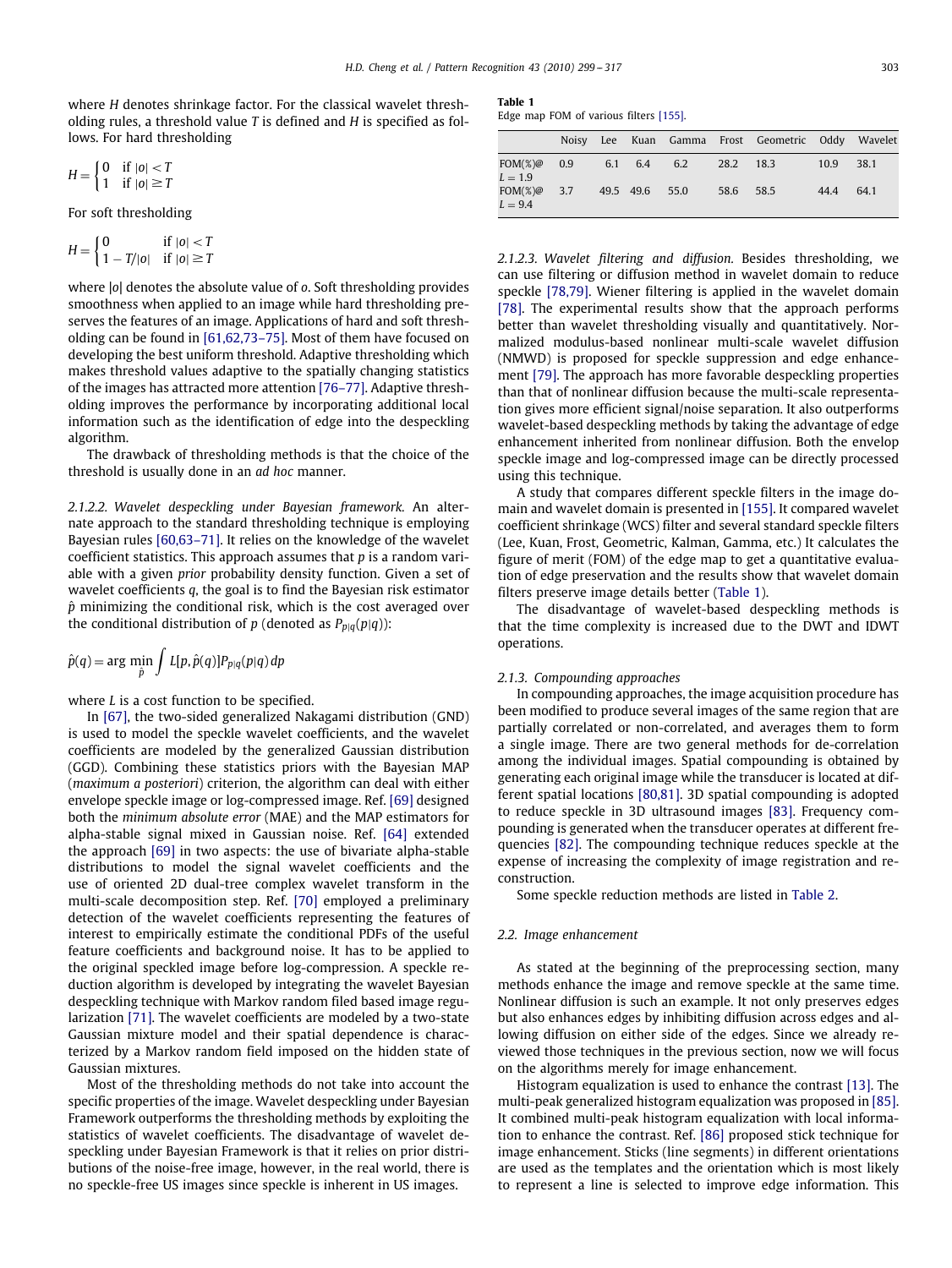<span id="page-5-0"></span>**Table 2** Speckle reduction methods.

| Method                         | Description                                                                             | Advantage                                                                                                                                          | Disadvantage                                                                                                                                   |
|--------------------------------|-----------------------------------------------------------------------------------------|----------------------------------------------------------------------------------------------------------------------------------------------------|------------------------------------------------------------------------------------------------------------------------------------------------|
| Filtering techniques [34-59]   | Use moving window to convolve the filter with<br>the image to reduce speckles           | Simple and fast                                                                                                                                    | 1. Single scale representation is difficult<br>to discriminate signal from noise<br>2. Sensitive to the size and shape of the<br>filter window |
| Wavelet approaches [60-79]     | Transform image to wavelet domain and remove<br>noise by modifying wavelet coefficients | 1. In wavelet domain, the statistics<br>of the signals are simplified<br>2. Noise and signal are processed at<br>different scales and orientations | DWT and IDWT computations increase<br>time complexity                                                                                          |
| Compounding approaches [80-83] | Average images obtained by varying scanning<br>frequency or view angle                  | Simple                                                                                                                                             | Requires hardware support. Increases<br>time complexity by registration and<br>reconstruction                                                  |

algorithm only enhances edges and the non-line features are not affected. A contrast-enhancement algorithm based on fuzzy logic and the characteristics of breast ultrasound images was proposed in [\[19\].](#page-15-22) It used the maximum fuzzy entropy principle to map the original image into fuzzy domain and then the edge and textural information were extracted to describe the lesion features. The contrast ratio measuring the degree of enhancement is calculated and modified. The defuzzification process is finally applied to obtain the enhanced image. Experimental results show that the method could effectively enhance the image details without over- or under-enhancement.

#### **3. Segmentation**

Image segmentation is a critical and essential component and is one of the most difficult tasks in image processing and pattern recognition, and determines the quality of the final analysis.

Segmentation [\[87\]](#page-16-26) is a partition of the image *I* into nonoverlapping regions

# ∪ $I_i = I$  and  $I_i ∩ I_j = ∅$   $i \neq j$

Computer-aided diagnosis system will help radiologists in reading and interpreting sonography. The goal for the segmentation is to locate the suspicious areas to assist radiologists in diagnoses.

# *3.1. Histogram thresholding*

Histogram thresholding is one of the widely used techniques for monochrome image segmentation [87,88]. Histogram thresholding was proposed for segmenting breast ultrasound images [89–92]. The algorithms [90,91] proposed for segmenting masses in US images involved the following steps: (1) preprocessing using cropping and median filtering, (2) multiplying the preprocessed image with a Gaussian constrain function, (3) determining the potential lesion margins through gray-value thresholding, and (4) maximizing a utility function for potential lesion margins. However, the center, width and height of the lesions needed to be selected manually or semi-manually.

Another thresholding algorithm [89,92] had four steps: First, the regions of interest (ROIs) were preprocessed with a  $4\times4$  median filter to reduce the speckle noise and to enhance the features. Second, a 3×3 unsharp filter was constructed using the negative of a two-dimensional Laplacian filter to emphasize the elements with meaningful signal level and to enhance the contrast between object and background. Third, the ROIs were converted to a binary image by thresholding. The threshold was determined by the histogram of ROIs. If a valley of histogram between 33% and 66% of the pixel population could be found, this intensity value was selected as the threshold. If there was no such valley in that range, the intensity of 50% pixel population was selected as the threshold value. Finally, the selected nodule's boundary pixels were obtained using morphologic operations.

Ref. [\[93\]](#page-16-27) adopted an automatic threshold method [\[94\]](#page-16-28) to obtain the initial image for the gradient vector flow (GVF) snake to locate the tumor contour. The thresholding method is too simple and primitive, and does not perform well for the images with histograms that are unimodal.

# *3.2. Active contour model*

The active contour model, more widely known as snake [\[95\],](#page-16-29) is a framework for delineating an object outline from a possibly noisy 2D image, and has been massively used as an edge-based segmentation method. This approach attempts to minimize the energy associated with the current contour as the sum of the internal and external energies. The snake model modifies its shape actively and approximates the desired contour. During the deformation process, the force is calculated from the internal energy and external energy. The external energy derived from image feature energy is used to extract the contour of the desired object boundary. The internal energy derived from the contour model is used to control the shape and regularity of the contour [\[95\].](#page-16-29)

The snake model has been extensively used for US images [93,96–100]. The active contour model was applied to a 3D ultrasonic data file for segmenting breast tumor [93,96], and a snake technique was used to obtain the tumor contour for pre- and post-operative malignant breast excision [\[93\].](#page-16-27)

Combining intensity and texture with empirical domain-specific knowledge and directional gradient, a deformable shape-based model [\[97\]](#page-16-30) was studied to find lesion margins automatically. A formulation of the empirical rules used by radiologists in detecting ultrasonic breast lesions was employed to automatically determine a seed point in the image. Followed by region growing to obtain an initial segmentation of the lesion, image pixels were classified according to the intensity and texture. Boundary points were found using the directional gradient of the image. These boundary points were supplied as the initial estimate to a deformable model. No manual initialization of the contour was required. The directional gradient of the image was used as the stopping criterion.

Level set method is employed to improve the active contour segmentation for ultrasound images. Ref. [\[98\]](#page-16-31) discussed a level set maximum likelihood method to achieve a maximum likelihood segmentation of the target. The Rayleigh probability distribution was utilized to model gray level behavior of ultrasound images. A partial differential equation-based flow was derived as the steepest descent of an energy function taking into account the density probability distribution of the gray levels as well as smoothness constraints. A level set formulation for the associated flow was derived to search the minimal value of the model. Finally, the image was segmented according to the minimum energy.

The methods based on snake-deformation model were used to handle only the ROIs, not the entire image. Automatically generating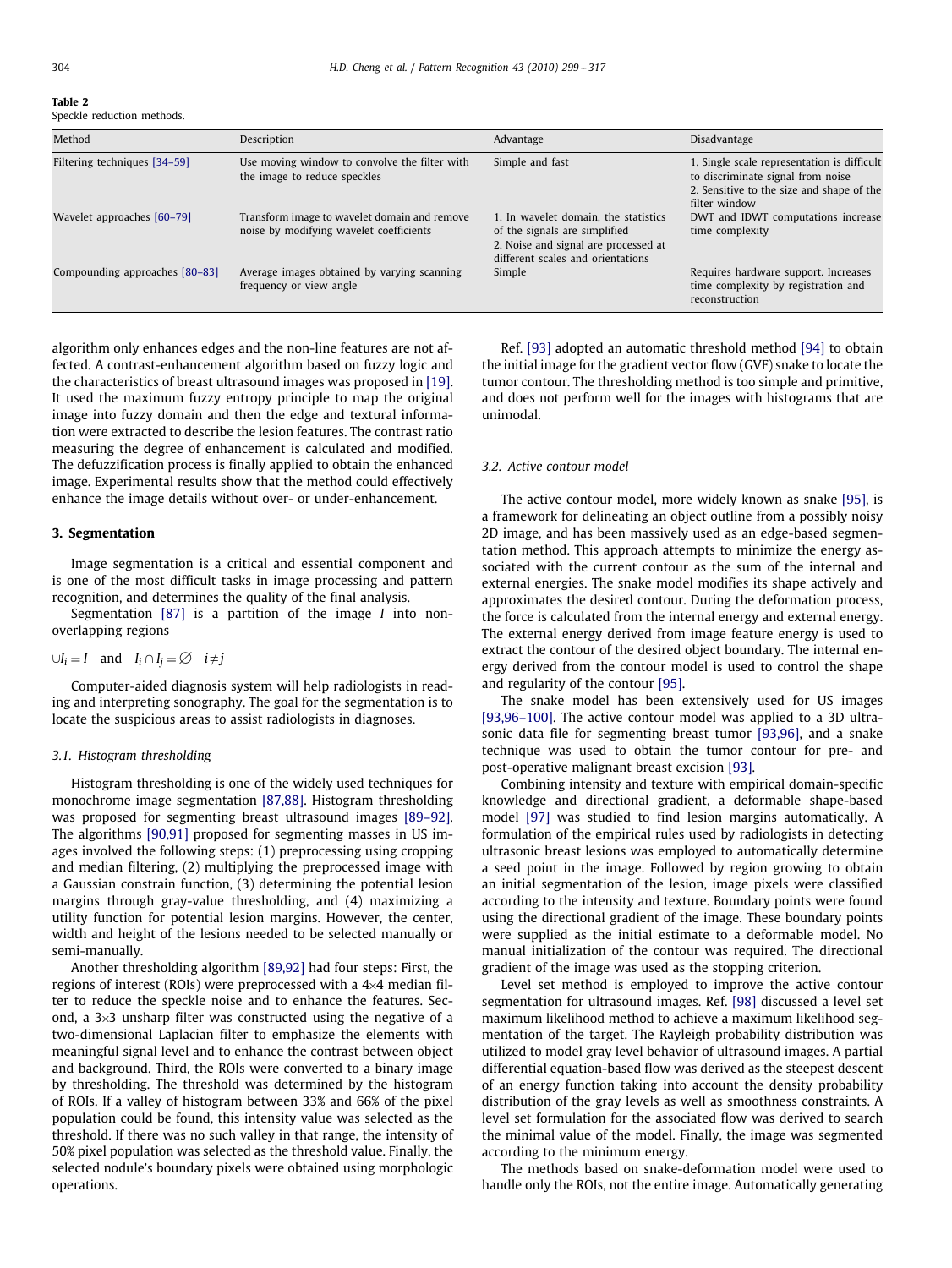a suitable initial contour is very difficult, and the snake-deformation procedure is very time-consuming.

# *3.3. Markov random field*

Ultrasound image segmentation can be considered as a labeling problem where the solution is to assign a set of labels to pixels, which is a natural representation for Markov random fields. Markov random field model has been used for US image segmentation [101–107]. The algorithm alternatively approximates the maximization of the posterior (MPM) estimation of the class labels, and estimates the class parameters. Markov random field model deals with the spatial relations between the labels obtained in an iterative segmentation process. The process assigning pixel labels iteratively can be achieved by maximizing either a posteriori estimation or posterior marginal estimation.

The algorithms based on Markov random field (MRF)/Gibbs random field (GRF) [\[101\]](#page-16-32) was adopted to segment US images. The Metropolis sampler approach was used, and a new local energy was defined.

The new local neighboring energy is

$$
U_{N-4}(x_{i,j}) = U_{local}(x_{i,j}|y_{N_{i,j}}) + U_{local}(x_{i-1,j}|y_{N_{i-1,j}}) + U_{local}(x_{i+1,j}|y_{N_{i+1,j}}) + U_{local}(x_{i,j+1}|y_{N_{i,j+1}}) + U_{local}(x_{i,j-1}|y_{N_{i,j-1}})
$$

 $w$ here  $U_{local}(x_{i,j}|y_{N_{i,j}}),$   $U_{local}(x_{i-1,j}|y_{N_{i-1,j}}),$   $U_{local}(x_{i+1,j}|y_{N_{i+1,j}}),$   $U_{local}(x_{i,j+1}|y_{N_{i-1,j}})$ *yNi*,*j*+<sup>1</sup> ) and *Ulocal*(*xi*,*j*−1|*yNi*,*j*−<sup>1</sup> ) are the local energies of site *xi*,*j*, and its four first order neighbors, *xi*<sup>−</sup>1,*j*, *xi*<sup>+</sup>1,*j*, *xi*,*j*<sup>+</sup>1, and *xi*,*j*<sup>−</sup>1.

Then,  $\Delta U$  can be represented as

 $\Delta U = U_{N-4}(x'_{i,j}) - U_{N-4}(x_{i,j})$ 

where  $x'_{i,j}$  is accepted as a new label of site  $x_{i,j}$ ,  $U(x)$  is the global energy of each configuration.

The newly defined local energy can fit into the Metropolis sampler algorithm  $\Delta U$ . The Expectation-Maximization (EM) method is used for parameters estimation of each class.

Ref. [\[103\]](#page-17-3) used a combination of the maximum a posteriori and Markov random field to estimate the US image distortion field following a multiplicative model while labeling image regions based on the corrected intensity statistics. The MAP was used to estimate the intensity model parameters while the MRF provided a way of incorporating the distributions of tissue classes as a spatial smoothness constraint.

A segmentation algorithm for breast lesion was based on multi-resolution texture adaptive clustering [\[104\],](#page-17-4) which improved the algorithm in [\[108\]](#page-17-5) by using a new energy function to measure textural properties of various tissues. The segmentation problem was formulated as a maximum a posteriori estimation problem. The MAP estimation utilized Besag's iterative conditional mode algorithm for minimizing an energy function constraining the region to be close to the data, imposing spatial continuity and considering the texture of various regions. However, the input images for this algorithm were only ROIs.

Ref. [\[105\]](#page-17-6) used a Markov random field to model the region process and to focus on the adaptive characteristics of the algorithm. It introduced a function to control the adaptive properties of the segmentation process, and took into account both local and global statistics during the segmentation process. A new formulation of the segmentation problem was utilized to control the effective contribution of each statistical component.

Ref. [\[106\]](#page-17-7) combined EM (expectation maximization) for hyperparameter estimation and MPM (maximization of posterior marginals), and extended the EM/MPM framework to 3D by including pixels from neighboring frames in the Markov random field clique. However, there were many noisy spots in the segmentation results, and the algorithm was quite time-consuming.

The merit of MRF modeling is that it provides a strong exploitation of the pixel correlations. The segmentation results can be further enhanced via the application of maximum a posteriori segmentation estimation scheme based on the Bayesian learning paradigm [\[102\].](#page-17-8) However, its iteration process is complex and time-consuming.

# *3.4. Neural network*

Neural network (NN) based methods [11,109,110] are popular in image segmentation, which transform the segmentation problem into classification decision based on a set of input features.

In [\[109\],](#page-17-9) a NN approach was combined with wavelet analysis for US image segmentation. A multi-layered perceptron (MLP) neural network having one hidden layer was designed with variance contrast and auto-correlation contrast as input features, and trained by error back propagation.

A study [\[110\]](#page-17-10) integrated neural network classification and morphological watershed segmentation to extract the contours of breast tumors. Textural analysis was employed to find the inputs for the NN. Watershed transformation automatically determined the contour of the tumor. However, how to select the training set was problematic, and training a NN was time-consuming.

A Bayesian neural network (BNN) with five hidden units and an output node were employed for segmentation and detection [\[11\]](#page-15-4) where input features were the depth-to-width ratio, the radial gradient index (RGI) value, texture, and posterior acoustic behavior of the suspected lesion. At first, a radial gradient index filtering technique was used to locate the ROIs and their centers were documented as the points of interest, and a region growing algorithm was used to determine candidate lesion margins. The lesion candidates were segmented and detected by the BNN. However, the algorithm would fail if the lesion was not compact and round-like. In addition, the appropriate number of hidden units for the neural network was determined empirically.

In order to compare different segmentation methods clearly, descriptions, advantages and disadvantages of different methods are discussed briefly in [Table 3.](#page-7-0)

### **4. Feature extraction and selection**

Feature extraction and selection are important steps in breast cancer detection and classification. An optimum feature set should have effective and discriminating features, while mostly reduce the redundancy of feature space to avoid "curse of dimensionality" problem. The "curse of dimensionality" suggests that the sampling density of the training data is too low to promise a meaningful estimation of a high dimensional classification function with the available finite number of training data [\[111\].](#page-17-11) For some advanced classification methods, such as artificial neural network and support vector machine, the dimension of feature vectors not only highly affects the performance of the classification, but also determines the training time of the algorithm. Thus, how to extract useful features and make a good selection of the features is a crucial task for CAD systems.

The features of breast US images can be divided into four categories: texture, morphologic, model-based and descriptor features. We summarize and list the typical and effectiveness-proved features in [Table 4.](#page-8-0) Certainly, one cannot use all of them at the same time. Extraction and selection of effective features is a necessary step. The general guidelines for selecting significant features mainly include four considerations: discrimination, reliability, independence and optimality [\[112\].](#page-17-12) However, simply combining the best performed features will not definitely make the systems work well and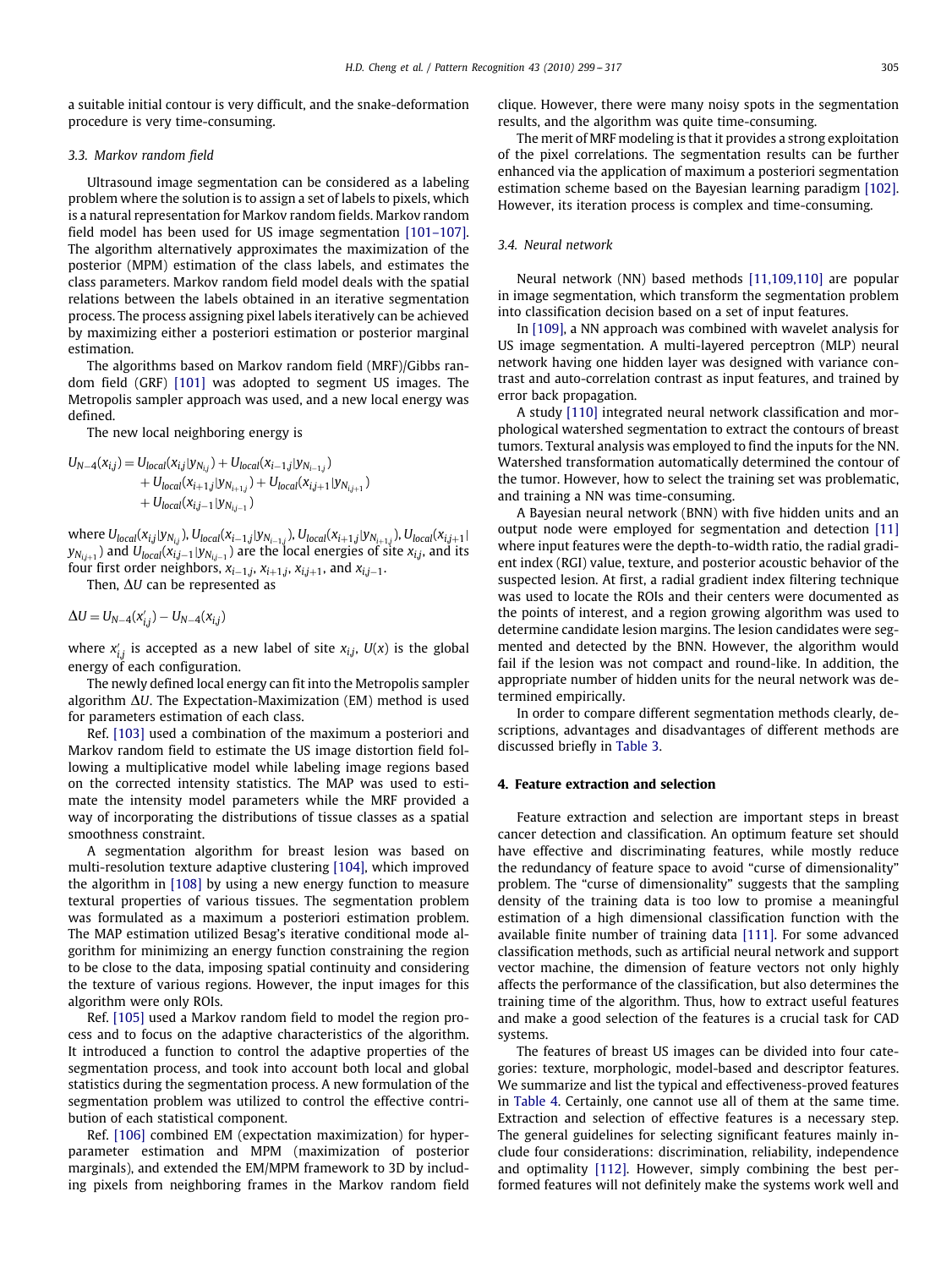**Table 3** Summary of segmentation approaches.

<span id="page-7-0"></span>

| Methods                                  | Descriptions                                                                                                                                                  | Advantages                                                                      | <b>Disadvantages</b>                                                                                                      |
|------------------------------------------|---------------------------------------------------------------------------------------------------------------------------------------------------------------|---------------------------------------------------------------------------------|---------------------------------------------------------------------------------------------------------------------------|
| Histogram thresholding<br>method [89–92] | Threshold value is selected to segment the<br>image                                                                                                           | Simple and fast                                                                 | No good results for images with non-<br>bimodel histograms                                                                |
| Active Contour model<br>$[93, 96 - 100]$ | Snake-deformation mode is utilized                                                                                                                            | It could extract lesion with different<br>shape and keep the boundary correctly | Slow in the iteration speed                                                                                               |
| MRF [101-106]                            | It estimates US image distortion field fol-<br>lowing a multiplicative model while label-<br>ing image regions based on the corrected<br>intensity statistics | Precise and accurate                                                            | Complex and time-consuming for many<br>iterations                                                                         |
| NN [109,110]                             | Segmentation is regarded as a classification<br>task                                                                                                          | It extracts the contours of tumors auto-<br>matically                           | How to select the training set is prob-<br>lematic, and training is time-consuming<br>and depending on the image database |

effectively. The goal of feature extraction and selection is to maximize the discriminating performance of the feature group.

#### *4.1. Texture features*

Most of the texture features are calculated from the entire image or ROIs using the gray level values. FT1 (auto-covariance coefficient) is a basic and traditional texture feature which can reflect the innerpixel correlation within an image. FT2 (BDIP)–FT3 (BVLC) measure the variation of intensities and texture smoothness, respectively. The higher value of BDIP is, the larger the variance of intensities in a block is, and the larger BVLC value indicates that the ingredients in the block are rough [\[20\].](#page-15-23) Both the first and second order of FT2 and FT3 can be used as the features too. FT4 is defined as the ratio of the variance, auto-correlation coefficients or intensity average inside the lesion to that outside the lesion. The larger the ratio is, the lower the possibility of the tumor being malignant is. FT5 is defined as the summation of differences among the real distribution of wavelet coefficients in each high-frequency sub-band and distribution of the expected Laplacian distribution. This feature can reflect the margin smoothness. FT6 is an order statistics-based feature vector extracted from wavelet decomposition sub-bands. After 3rd level wavelet decomposition, the length (length  $= 20$ ) of order statistics filter is chosen based on Monte Carlo simulation and Akaike's final prediction criterion. Twenty mean values and 20 variance values of order statistics parameters for the 12 wavelet coefficient bands were calculated and formed 480-D feature vectors [\[116\].](#page-17-13) The dimension of the feature vector was reduced from 480-D to 7-D by using feature analysis. The stepwise feature selection method or PCA could be a better choice for reducing the feature dimensionality. FT7 and FT8 are defined as

$$
CON = \sum_{i,j} (i-j)^2 p(i,j)
$$

and

$$
COR = \frac{\sum ijp(i,j) - m_xm_y}{\sqrt{S_x^2S_y^2}}
$$

where  $p(i, j)$  is the probability that two pixels with gray value  $i$  and gray value *j* are in a fixed distance apart, and

$$
m_x = \sum_i i \sum_j p(i,j), \quad m_y = \sum_j j \sum_i p(i,j)
$$
  

$$
S_x^2 = \sum_i i \sum_j p(i,j) - m_x^2, \quad S_y^2 = \sum_j j \sum_i p(i,j) - m_y^2
$$

Another way to define FT7 is  $CON = E{I(i,j) \cdot I(i + \Delta i, j + \Delta j)}$ , where *I*(*i*,*j*) is the gray value at position (*i*,*j*) and ( $\triangle i$ ,  $\triangle j$ ) is the distance between two pixels. By the same notation, FT9 is defined as  $Diss = E{I(i,j) - I(i + \Delta i, j + \Delta j)}$ . FT10 is defined as  $N_{\text{non-zero}}/N_{\text{all}}$ , where *N*non-zero is the number of pixels having non-zero average

gradients and *N*<sub>all</sub> is the total number of pixels in the region. FT7, FT8 and FT10 were features labeled with strong distinguishing ability in [\[139\].](#page-17-14) FT11 is calculated from the minimal rectangular ROI containing the lesion:

$$
COR = \sum_{n=0}^{N_R-1} \frac{\overline{C_y}(n)}{\overline{C_y}(0)}
$$

where

$$
\overline{C_y}(n) = \sum_{m=0}^{M_R-1} c_y(m,n), \quad C_y(m,n) = \sum_{p=0}^{N_R-1-n} I^2(m,n+p)I^2(m,p)
$$

*MR* is the number of pixels in the lateral direction of the ROI and *NR* is the number of pixels in the depth direction of the ROI, and *I* is the gray level value matrix of the ROI. Because *COR* is a sum, it includes not only the texture information but also the size information.

Based on understanding of the posterior acoustic behavior or posterior shadow, different numeric expressions are proposed to calculate FT12. In [\[90\],](#page-16-33) three ROIs were defined whose width and depth were the same as the ROI contains the lesion itself. As [Fig. 3](#page-9-0) shows, the post ROI represents the posterior region of the lesion and the right ROI and left ROI are adjacent tissues at the same depth of the post ROI. The narrow blank boundaries are used to avoid the edge shadows. Finally, the minimum side difference (MSD) is defined as: MSD = min(*A*post − *A*left, *A*post − *A*right), where *A*post, *A*right and *A*left are the average gray-level values of the corresponding ROIs. In [\[131\],](#page-17-15) another method to calculate posterior shadow was proposed. First a skewness image is built by

$$
Skew(x, y) = \frac{1}{N} \sum_{(x', y') \in A} \frac{(I(x', y') - \overline{I(x', y')})^3}{\sigma_A^3}
$$

where *A* is a specified region centered at point  $(x, y)$ ,  $I(x', y')$  is the gray value in the original image, *N* is the total number of data points in region  $A$  and  $\sigma_A$  is the standard deviation of the gray values in area *A*. The skewness image is filtered with a threshold to get the detection points, i.e., the shadow. In [\[25\],](#page-15-24) the posterior shadow was defined as the difference between the gray scale histograms of the regions inside the lesion and posterior to the lesion. For the same characteristic of breast lesions, we can use different ways to define the numeric expressions. To find more accurate and efficient expressions should be one of the future works.

FT13 is the Boltzmann/Gibbs entropy over the gray scale histogram relative to the maximum entropy. The higher the entropy is, the more homogeneous the lesion is. FT15–FT16 are well-known texture features which have already been well defined. However, they are not frequently used in recent US image characterization. This may be due to their high computation cost. The definition of the fractal dimension (FT17) is similar to the Hausdorff dimension [\[137\].](#page-17-16) Informally, the dimension d can be calculated by  $N = s<sup>d</sup>$ , where *N* is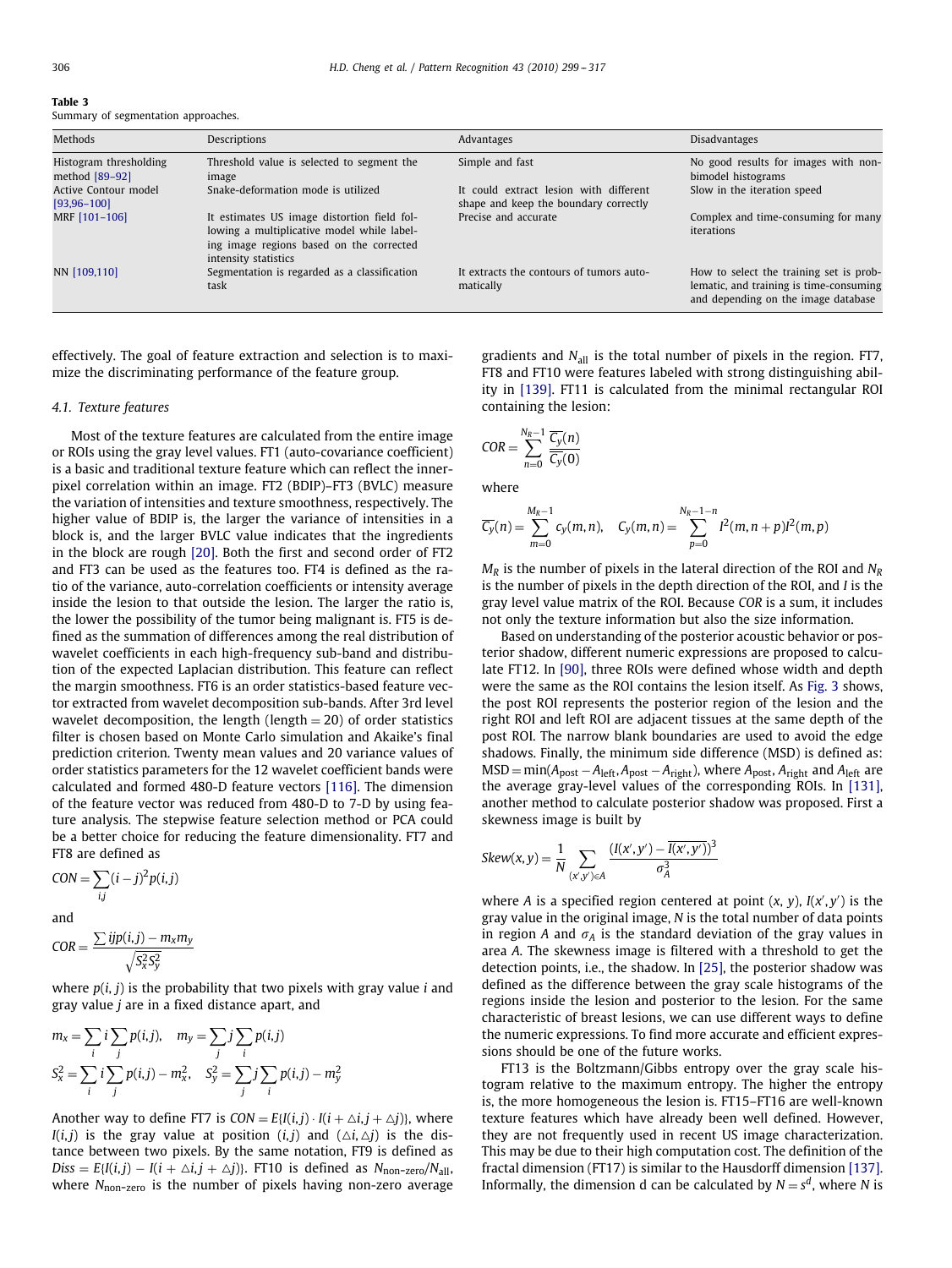**Table 4**

<span id="page-8-0"></span>

| Features.            |                                                                                                                                                                                                                                                                                                                                                                                                                                                                                                                                                                                                                                                                                                                                                                                                                                                                                                                                                                                                                                                                                                                                                                                                                                                                                                        |
|----------------------|--------------------------------------------------------------------------------------------------------------------------------------------------------------------------------------------------------------------------------------------------------------------------------------------------------------------------------------------------------------------------------------------------------------------------------------------------------------------------------------------------------------------------------------------------------------------------------------------------------------------------------------------------------------------------------------------------------------------------------------------------------------------------------------------------------------------------------------------------------------------------------------------------------------------------------------------------------------------------------------------------------------------------------------------------------------------------------------------------------------------------------------------------------------------------------------------------------------------------------------------------------------------------------------------------------|
| Feature category     | Feature description                                                                                                                                                                                                                                                                                                                                                                                                                                                                                                                                                                                                                                                                                                                                                                                                                                                                                                                                                                                                                                                                                                                                                                                                                                                                                    |
| Texture features     | FT1: Auto-covariance coefficients [3,13,16,20,22,125–127,132-134]<br>FT2: Block difference of inverse probabilities (BDIP) [20]<br>FT3: Block variation of local correlation coefficients (BVLC) [20]<br>FT4: Variance, auto-correlation, or average contrast [18,109,120]<br>FT5: Distribution distortion of wavelet coefficients [109]<br>FT6: Mean and variance of the order statistics after wavelet decomposition [116]<br>FT7: Contrast of grey level values [22,132,134,139]<br>FT8: Correlation of the co-occurrence matrix [139]<br>FT9: Dissimilarity [22,132,139]<br>FT10: Relative frequency of the edge elements [139]<br>FT11: Auto-correlation in depth of R (COR) [11,90,113,129,130,140,141]<br>FT12: Posterior acoustic behavior, minimum side difference (MSD) or posterior acoustic shadow [9,11,25,90,113,117,129,130,140,141]<br>FT13: Homogeneity of the lesion [25]<br>FT14: Standard deviation of gray value and its gradient of the lesion [129]<br>FT15: SGLD matrix based features: correlation, energy, entropy, sum entropy, difference entropy, inertia and local homogeneity [16,21,24]<br>FT16: GLD matrix based features: contrast, mean, entropy, inverse difference moment and angular second moment [16]<br>FT17: Fractal dimension and related features [21,150] |
| Morphologic features | FM1: Spiculation [18,119,141]<br>FM2: Depth to width ratio (or width to depth ratio) [9,10,11,18,90,113,114,119,121,136,140-143]<br>FM3: Branch pattern [18,119]<br>FM4: Number of lobulations [18,25,119,141,152]<br>FM5: Margin sharpness [17,123,129,130]<br>FM6: Margin echogenicity [17,123]<br>FM7: Angular variance in margin [17,123]<br>FM8: Number of substantial protuberances and depressions (NSPD) [10]<br>FM9: Lobulation index (LI) [10]<br>FM10: Elliptic-normalized circumference (ENC) [10]<br>FM11: Elliptic-normalized skeleton (ENS) [10]<br>FM12: Long axis to short axis ratio $(L:S)$ [10]<br>FM13: Area of lesion [10,25,143]<br>FM14: Normalized radial gradient (NRG) along the margin $[11,90,113,114,129,130,140,141]$<br>FM15: Margin circularity [25]<br>FM16: Degree of abrupt interface across lesion boundary [152]<br>FM17: Angular characteristic [152]                                                                                                                                                                                                                                                                                                                                                                                                           |
| Model-based features | FB1: $\beta_c$ , $\beta_s$ , and $\beta_{env}$ of PLSN model [122,144]2<br>FB2: m and $\Omega$ of Nakagami model based features [120,122]2<br>FB3: Single and combined parameters of GS model [122]<br>FB4: $b_{\text{inverse}}$ and M of K distribution model based features [120]2<br>FB5: Normalized skewness K [124]<br>FB6: Signal to noise ratio of the envelope $\eta$ [124]<br>FB7: Normalized spectral power $\alpha$ [124]<br>FB8: Margin strength [124]<br>FB9: Quality of margin $\beta$ [120,124]<br>FB10: Speckle factor [84,118]                                                                                                                                                                                                                                                                                                                                                                                                                                                                                                                                                                                                                                                                                                                                                        |
| Descriptor features  | FD1: Non-circumscribed or spiculated margins [9,14,115,119,121,135,136,138,142,143]<br>FD2: Shape (round, oval or irregular) [9,14,115,119,121,135,136,138,142]<br>FD3: Presence of calcifications [9,119,115,135,136]<br>FD4: Posterior shadow or posterior echo [119,121,135,136,142]<br>FD5: Decreased sound transmission or acoustic transmission [14]<br>FD6: Echogenicity [14,121,135,136,142]<br>FD7: Heterogeneous echo texture [115,121,135,136,143]<br>FD8: Duct extension [119]<br>FD9: Thickened cooper ligaments [143]<br>FD10: Antiparallel orientation [14,135,138]<br>FD11: Distortion, echogenic halo or rim of surrounding tissue [14,136]<br>FD12: Bilateral refraction sign [121]<br>FD13: Microlobution [119,136]                                                                                                                                                                                                                                                                                                                                                                                                                                                                                                                                                                 |

the number of similar pieces, *s* is the magnification factor, and *d* is the "dimension" of the scaling law, known as the Hausdorff dimension, and the fractal dimension-based features are verified to be the valuable features [\[21\].](#page-15-27)

# *4.2. Morphologic features*

Unlike texture features extracted from the rough ROIs, the morphologic features focus on some local characteristics of the lesion, such as the shape and margin.

In the polar coordinates  $(r,\theta)$ , each boundary pixel is represented as  $r(\theta)$  and FM1 (spiculation) is the ratio of low-frequency component (area under the graph  $|R(w)|$  from 0 to  $\pi/4$ ) to high-frequency component (area under the graph  $|R(w)|$  from  $\pi/4$  to  $\pi$ ), where  $|R(w)|$ is the Fourier transform of  $r(\theta)$  and the cutoff frequency  $\pi/4$  was experimentally chosen [\[18\].](#page-15-28) The larger the value is, the lower possibility of the tumor being malignant is. FM2 is one of the most effective distinguishing features mentioned in many papers. Malignant lesions tend to have the ratio bigger than 1 while benign lesions usually have the ratio smaller than 1. FM3–FM4 are the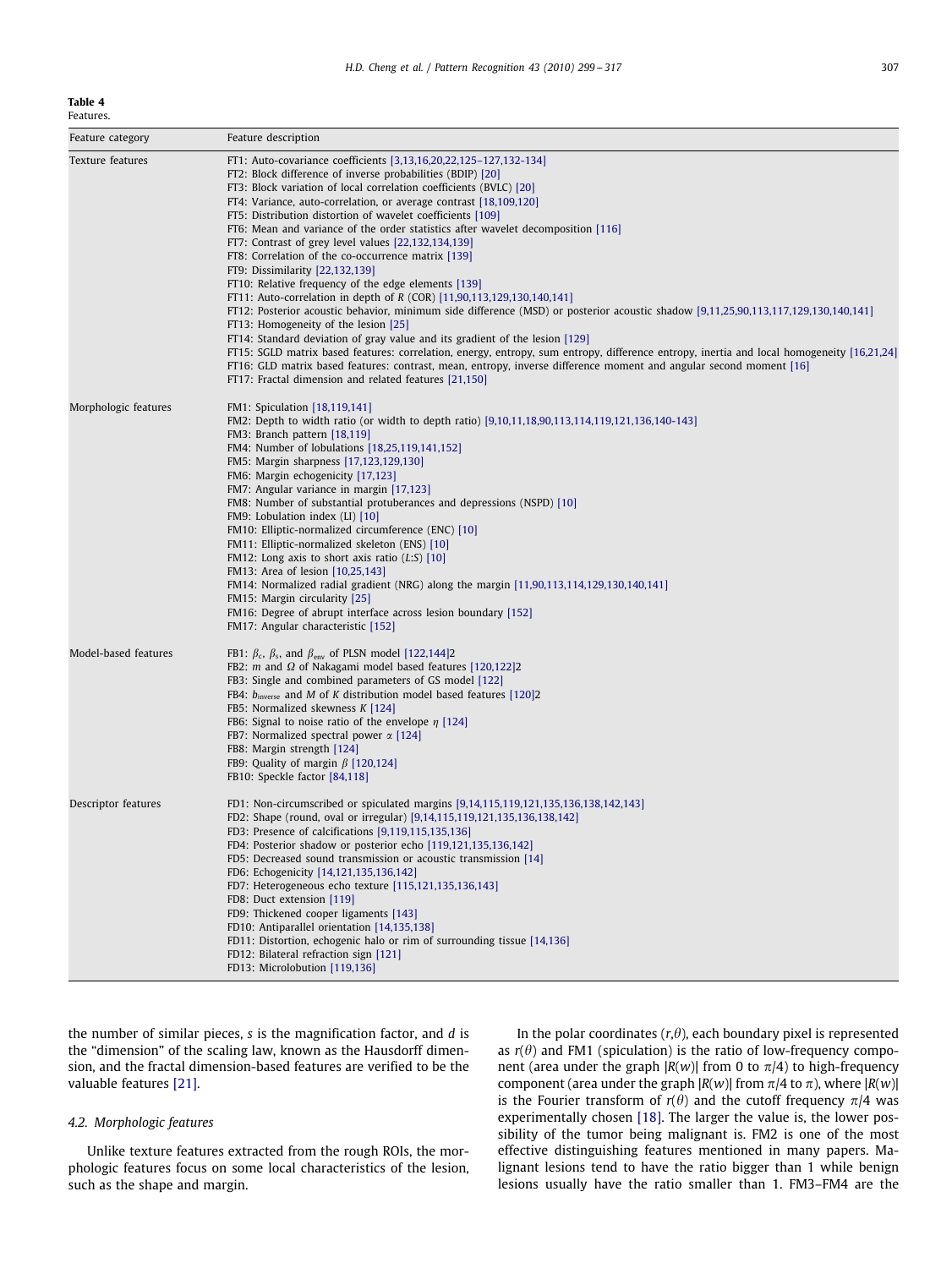

**Fig. 3.** ROIs used to define the posterior acoustic behavior [\[90\].](#page-16-33)



<span id="page-9-2"></span>**Fig. 4.** ROC curves of classification using five features [\[18\].](#page-15-28)

**Table 5**

Quantitative margin features comparison [\[123\].](#page-17-25)

| Margin sharpness<br>Cases                                                                   | Margin echogenicity                         | Angular variance                               |
|---------------------------------------------------------------------------------------------|---------------------------------------------|------------------------------------------------|
| $73.7 \pm 10.0$<br>Benign<br>Malignant<br>$66.5 \pm 12.0$<br>$P$ (2-tailed t-test)<br>0.027 | $22.9 \pm 13.2$<br>$14.8 \pm 7.7$<br>0.0048 | $0.39 \pm 0.13$<br>$0.27 \pm 0.06$<br>0.000009 |

Values are mean  $\pm$  SD.

numbers of local extremes in the low-pass-filtered radial distance graph and the curve-fitted radial distance graph, respectively. Malignant lesions tend to have higher value of FM3 or FM4. The ROC curves of classification using FM1–FM4 are compared in [Fig. 4.](#page-9-1) For FM5–FM7, the lesion is divided into *N* sectors, and in each sector, the mean gray levels of the pixels in the inner and outer shells are compared. By using a user-defined threshold, some of the sectors are chosen distinctly. The margin sharpness is calculated as (number of distinct sectors)∗100/*N*. Margin echogenicity is the mean gray level difference of the inside and outside of the sector. Angular variance in margin is the ratio SD/mean for the difference in the mean gray level of the inside and outside of each sector. All of the above three features are proved to be significantly different by Student *t*test when they are used to distinguish benign and malignant lesions [\[123\].](#page-17-25) [Table 5](#page-9-2) summarizes the mean  $\pm$  SD and p values of the three features.

FM8–FM12 are newly proposed morphologic features [\[10\].](#page-15-6) As shown in Figs. 5 and 6, a breast lesion is delineated by a convex hull



<span id="page-9-0"></span>Fig. 5. Convex hull of a lesion (FM8) [\[10\].](#page-15-6)



<span id="page-9-3"></span>Fig. 6. Concave hull of a lesion (FM8 and FM9) [\[10\].](#page-15-6)

<span id="page-9-1"></span>and concave polygon. Given a threshold angle of  $\theta$  ( $\theta \in \{20^\circ, 30^\circ, 40^\circ,$ 50°, 60°}), let  $\Lambda = {\lambda_1, \lambda_2, ..., \lambda_p}$  and  $\Omega = {\omega_1, \omega_2, ..., \omega_p}$  denote the set of representative convex and concave points of a lesion boundary, respectively, where *p* and *d* are the numbers of points in each set. Thus, the NSPD is defined as *p*+*d*. Ideally, a malignant breast lesion has a larger NSPD. FM9 (LI) is defined as (*A*max−*A*min)∗*N/ Ai* where *A*max and *A*min are the sizes of maximum and minimum lobes as illustrated in [Fig. 6](#page-9-3) and *N* is the total number of the lobes. LI is an effective complement of NSPD, and can correctly characterize the benign lesions with multiple large lobes of similar sizes which are easily to be misclassified by NSPD [\[10\].](#page-15-6) FM10 (ENC) is defined as the circumference ratio of the lesion to its equivalent ellipse [\(Fig. 7\)](#page-10-0), and it represents the anfractuosity of a lesion which is a characteristic of malignant lesions. FM11 (ENS) is defined as the number of skeleton points normalized by the circumference of the equivalent ellipse of the lesion. The calculation cost of this feature is relatively high. Same as FM10, a malignant lesion tends to have a higher value of FM11. These four features capture mainly the contour and shape characteristics of the lesion. FM12 (*L*:*S*) is the ratio of the long- to short-axis, where the long and short axes are determined by the major and minor axes of the equivalent ellipse. Therefore, *L*:*S* ratio is different from the traditional depth/width ratio (FM2) because it is independent of the scanning angle. For both FM12 and FM13 (lesion area), clinically, the larger the value is, the lesion is more likely malignant. Among the five newly proposed features (FM8–12), NSPD is proved to be the most important feature, and NSPD, LI, ENS and ENC are better than lesion size, *L*:*S* ratio and depth/width ratio. FM14 is used to measure the average orientation of the gray level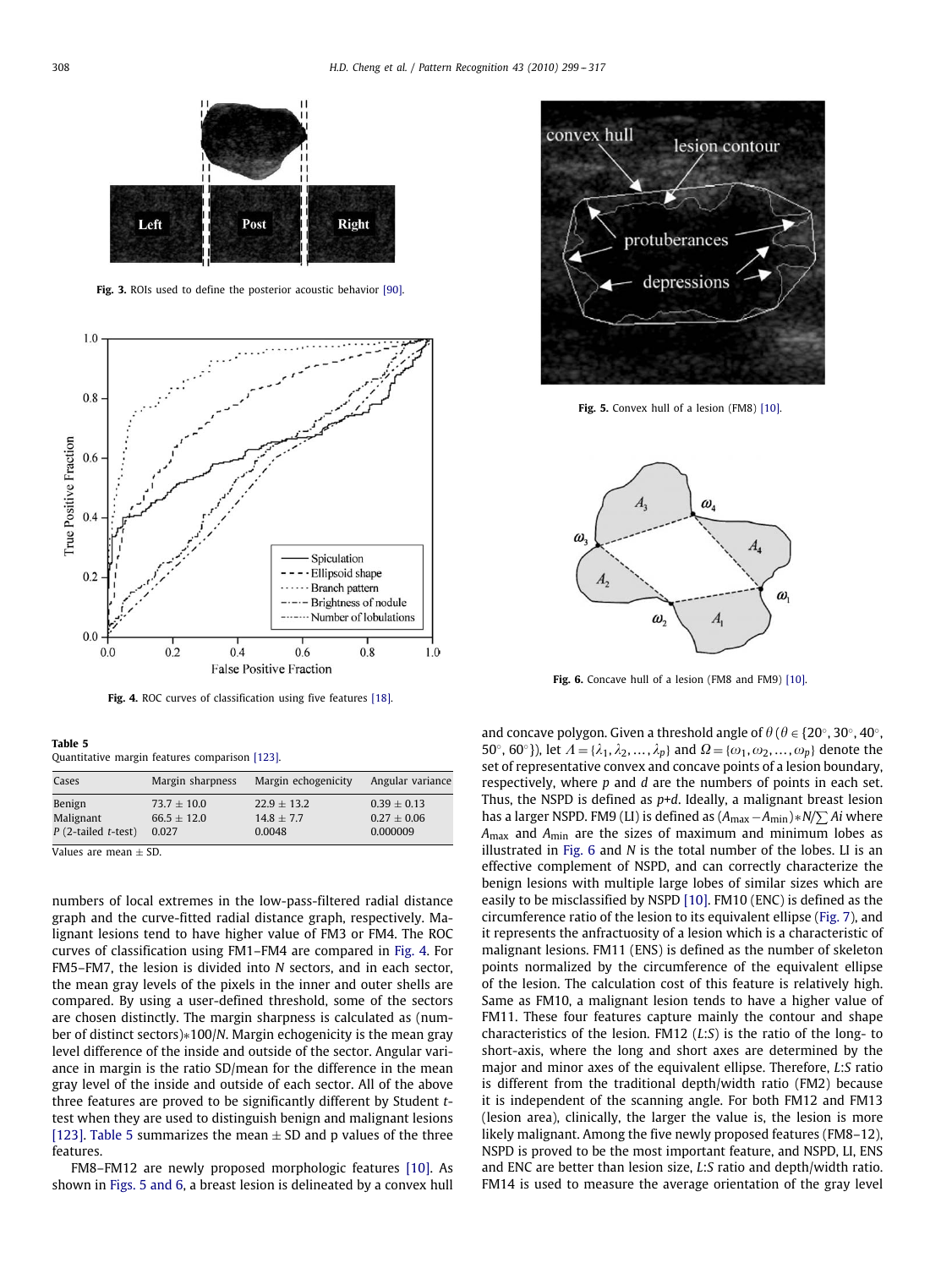

**Fig. 7.** Equivalent ellipse of a lesion (FM10 and FM11) [\[10\].](#page-15-6)

gradients along the margin. The formula for FM14 is

$$
NRG = \frac{\sum_{j=0}^{J-1} \nabla I(x_j, y_j) \cdot \hat{r}(x_j, y_j)}{\sum_{j=0}^{J-1} ||\nabla I(x_j, y_j)||}
$$

where ∇*I* is the gradient image computed using Sobel filter, *J* is the number of points on the margin and  $\hat{r}(x_j, y_j)$  is the unit vector in the radial direction from the geometric center to the point  $(x_i, y_j)$ . FM15 is defined as the standard deviation of the normalized distances of every boundary point to the ROI's geometric centers [\[25\].](#page-15-24) A high value of FM15 is a sign of malignancy. FM16 and FM17 are proved to be two important features in [\[152\].](#page-17-18) To define FM16 and FM17, a distance map should be first calculated. For each pixel in the image, its value in the distance map is defined as the shortest distance from the pixel to the lesion boundary. FM16 is designed to estimate the degree of abrupt interface across the lesion boundary. The formula is  $LB_D = avg_{Tissue} - avg_{Mass}$ 

$$
avg_{Tissue} = \frac{\sum_{dis(n)=1}^{k} I(n)}{N_{Tissue}}, \quad avg_{Mass} = \frac{\sum_{dis(n)=1}^{k} I(n)}{N_{Mass}}
$$

where  $I(n)$  is the gray level value of pixel *n*,  $dis(n)$  is the value of pixel *n* in the distance map,  $N_{Tissue}$  is the number of pixels in the surrounding tissue and *N<sub>Mass</sub>* is the number of pixels in the outer mass. Both the surrounding tissue and outer mass areas are composed of pixels whose distances to the lesion boundary are no more than *k* in the distance map. Width *k* was set to 3 in [\[152\].](#page-17-18) The likelihood of malignancy was decreased as the increasing of FM16. FM17 (angular characteristics) is defined as the sum of numbers of local maxima in each lobulate area [\[152\].](#page-17-18) [Fig. 8](#page-10-1) displays an example of lobulate areas. By the maximum inside circle, some lobulate areas are partitioned from the mass. Some small lobulate areas with maximum distance *<* 4 are discarded. For the remained lobulate areas, the local maxima in each lobulate area are grouped as follows: when a new local maximum is discovered, the Euclidean distance from it to the center of the grouped local maxima is calculated. If the distance is larger than a predefined threshold, this local maximum is regarded as a new grouped local maximum. At last, the total number of local maxima in the lobulate areas represents the angular characteristics. In [\[152\],](#page-17-18) the predefined threshold was set to 10. The larger the value is, the lesion is more likely malignant.

# *4.3. Model-based features*

Model-based feature is a special type of US features which focuses on the backscattered echo from the breast tissue. Different models



<span id="page-10-1"></span>**Fig. 8.** Maximum inner circle and lobulate areas of a lesion [\[152\].](#page-17-18)

<span id="page-10-0"></span>are developed to simulate the echo of the backscattered envelope. Once a model is chosen and the echo is modeled, the parameters of the model can be used as the features to distinguish malignant and benign lesions. The models have been used for breast cancer diagnosis including power-law shot noise (PLSN) model, Nakagami model, *K* distribution model and generalized spectrum (GS) model. Comparing with texture features and morphologic features, the advantages of model-based features are that they are not influenced by the experience of the radiologists, and not influenced by the ways in which the images are collected. They are operator- and machineindependent [\[120\].](#page-17-20) The disadvantage of model-based features is that the background of the models is quite complex and the estimation of the parameters is very complicated as well.

# *4.4. Descriptor features*

Descriptor features are easier to understand because they are actually the empirical classification criteria of the radiologists. Most of them are descriptive and have no numeric expressions. The reason we list this type of features is that some of the useful features for current CAD systems are transferred from the descriptor features. There are still useful descriptor features that have not been transferred to numeric expressions, and cannot be used in CAD systems. In this subsection, we have chosen the most frequently used descriptor features which are proved to be effective in distinguishing benign and malignant lesions. Except FD2 and FD12, all the listed descriptor features are malignant characteristics.

FD1 and FD2 are the most powerful features to characterize malignant lesions. For FD2, oval or round shape is a sign for benign and "taller than wide" or other irregular shape is a sign for malignancy. FD3 describes calcifications or microcalcifications in the lesion. FD4 is called posterior shadow or posterior echo, and it focuses on the region posterior to the lesion ROI which has darker gray value than that of the surrounding. FD5 is defined as the shadow effect of surrounding tissues. FD6 works well for differentiating large tumors but not small tumors. FD7 is an argumentative feature. This might be caused by the subjective nature of this feature so that an accurate numeric expression of FD7 is needed. FD8 is a projection from the nodule that extends radially within or around a duct and toward the nipple [\[119\].](#page-17-22) FD9 represents thickened suspensory ligaments of the breast which tend to stretch over time. FD11 describes the echogenicity of the surrounding tissue of the tumor. FD12 is an acoustic phenomenon that mostly occurs in benign tumors. FD13 is recognized by the presence of many small lobulations on the surface of the solid lesion. Most of these descriptor features are included in the Breast Imaging Reporting and Data System (BI-RADS) [\[146\].](#page-17-26)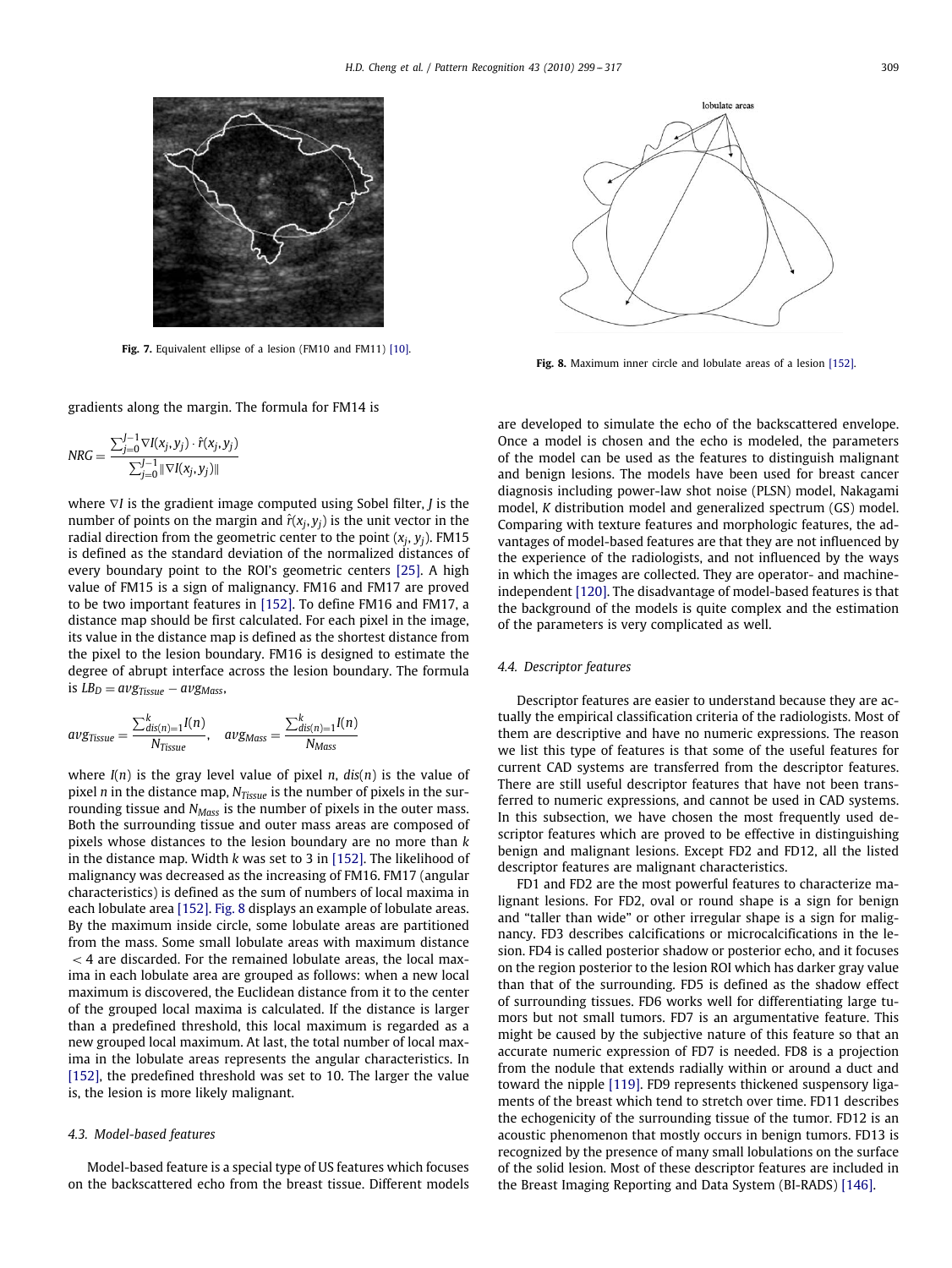# *4.5. Other features*

Sometimes, other information can be integrated to help the diagnosis. Patient's age is proved to be an effective feature to diagnose malignancy [14,17,122,123]. Also, family disease history is another useful feature for the diagnosis.

#### *4.6. Reduce feature space dimension*

With so many features available, the crucial task is to find an optimal set of features with relative low dimension. The feature extraction transforms the coordinate system to improve a determined goal; whereas feature selection only reduces the dimensionality, i.e., does not change the coordinate system of the data [\[156\].](#page-17-27)

# *4.6.1. Feature extraction*

Feature extraction, linearly or nonlinearly, transforms the coordinate system of the original variables [\[156\].](#page-17-27) The most well-known feature extraction technique is principal component analysis (PCA). PCA performs on the symmetric covariance matrix or symmetric correlation matrix, and solves the eigenvalues and eigenvectors of the matrix. PCA is good at reducing the high dimensional correlated features into low dimensional features. The feature vector of the autocovariance coefficients can be optimized by PCA effectively [13,16]. Other feature extraction techniques such as factor analysis (FA) [\[162\],](#page-18-0) independent component analysis (ICA) [\[158\],](#page-17-28) and discriminant analysis (DA) [\[159\]](#page-18-1) can also be used to reduce the feature dimension.

### *4.6.2. Feature selection*

Generally, algorithms for feature selection can be categorized into two classes: wrapper and filter. Filter approach (such as FOCUS and Relief algorithms [\[157\]\)](#page-17-29) selects features using a preprocessing step and does not take into account the bias of induction algorithms. On the contrary, to search for a good subset of the features, wrapper approach uses the induction algorithm as a part of the evaluation function. Ref. [\[157\]](#page-17-29) provided detailed explanations and summaries of these two classes of feature selection algorithms. As the wrapper approach has obvious advantages over filter approach, especially for complex feature data set, wrapper approach has more applications in breast cancer detection [9,21,113,114]. For example, [\[114\]](#page-17-30) applied a wrapper approach (linear stepwise feature selection) to a feature set composed of 15 sonographic features of breast cancer and found that the two most significant features were the average orientation of gray level gradients along the margin and depth-to-width ratio.

# **5. Classifiers**

After the features have been extracted and selected, they are input into a classifier to categorize the images into lesion/non-lesion or benign/malignant classes. Majority of the publications focuses on classifying malignant and benign lesions (usually called lesion classification), and some of the articles focus on classifying lesions and non-lesions (usually called lesion detection), and only a few of them focus on both. Lesion detection is necessary before lesion classification. We summarize the different classifiers commonly used in breast cancer detection and classification in [Table 6.](#page-12-0)

#### *5.1. Linear classifiers*

Frequently used linear classifiers for breast cancer detection and classification are linear discriminant analysis [\[160\]](#page-18-2) and logistic regression (LOGREG) [\[161\].](#page-18-3) The main idea of LDA is to find the linear combination of the features which best separate two or more classes of the data. If there are *n* classes, and LDA classifies the data by the

following linear functions:

$$
f_i = \mu_i C^{-1} x_k^T - \frac{1}{2} \mu_i C^{-1} \mu_i^T + \ln(P_i), \quad 1 \le i \le n
$$

where

$$
C = \frac{1}{N} \sum_{i=1}^{n} n_i C_i, \quad P_i = \frac{n_i}{N}
$$

*ni* is the number of samples in the *i*th class, *N* is the number of total samples,  $\mu_i$  is the mean of class *i*, and  $C_i$  is the covariance matrix of class *i*.

The above parameters can be obtained from the training data. When a new data  $x_k$  is in, it is assigned to class *i* with the highest  $f_i$ .

Logistic regression is a model for predicting the probability of an event occurring as a function of other factors. The probability of  $X = x_1, x_2, \ldots, x_n$  is formulated as

$$
logit(P) = log \frac{P}{1-P} = b_0 + \sum_{i=1}^{n} b_i x_i
$$

where  $b_0$ , ..., *bn* are model parameters which could be estimated from the training data. When LOGREG is used to classify two-class problem, for each feature vector  $x_i$ , threshold = 0.5 is used to decide which class *X* belongs to.

In [\[90\],](#page-16-33) LDA was applied to the data set of 400 cases with four automatically extracted features. The average *Az* under ROC curve was 0.87 over eleven independent trials. In [\[123\],](#page-17-25) LOGREG was used to determine the probability of malignancy in a database of 58 cases. Three margin-based features were evaluated and the area under the ROC curve with the best feature combination of age, margin echogenicity and angular variation was  $0.87 \pm 0.05$ . Here, we can see that the performances of LDA and LOGREG are not high because the classifiers are linear, and for nonlinear separable data, the methods have intrinsic limits.

# *5.2. Artificial neural networks*

Artificial neural networks are the collection of mathematical models that imitate the properties of biological nervous system and the functions of adaptive biological learning [\[2\].](#page-15-1) It is a self-learning system that changes its parameters based on external or internal information that flows through the network during the learning phase. ANN is composed of an input layer, an output layer and one or more hidden layers. Layer is composed of neurons. In the field of breast cancer detection and classification, three types of artificial neural networks are frequently used: Back-propagation neural network, self-organizing map (SOM) and hierarchical ANN [10,17,18,109,125–127].

#### *5.2.1. Back-propagation neural network*

Back-propagation (BP) neural network is a feed-forward ANN with supervised learning process. Frequently used back-propagation neural networks have one or two hidden layers and 2–10 neurons in each layer. There is no universal rule to decide the number of layers or number of neurons in each layer. In [\[10\],](#page-15-6) a BP neural network was used in the proposed CAD and the result was compared with that in [\[125\].](#page-17-31) The CAD in [\[10\]](#page-15-6) achieved  $A_z = 0.959 \pm 0.005$  with the selected morphologic features and outperformed the one in [\[125\].](#page-17-31) Ref. [\[150\]](#page-17-32) combined *K*-means classification with BP neural network. *K*-means classification was used to select training samples for BP neural network and only those samples within a distance to the cluster center would be used for training. The performance of back-propagation neural network is better than that of linear classifiers. However, the training process is stochastic and unrepeatable even with the same data and same initial conditions.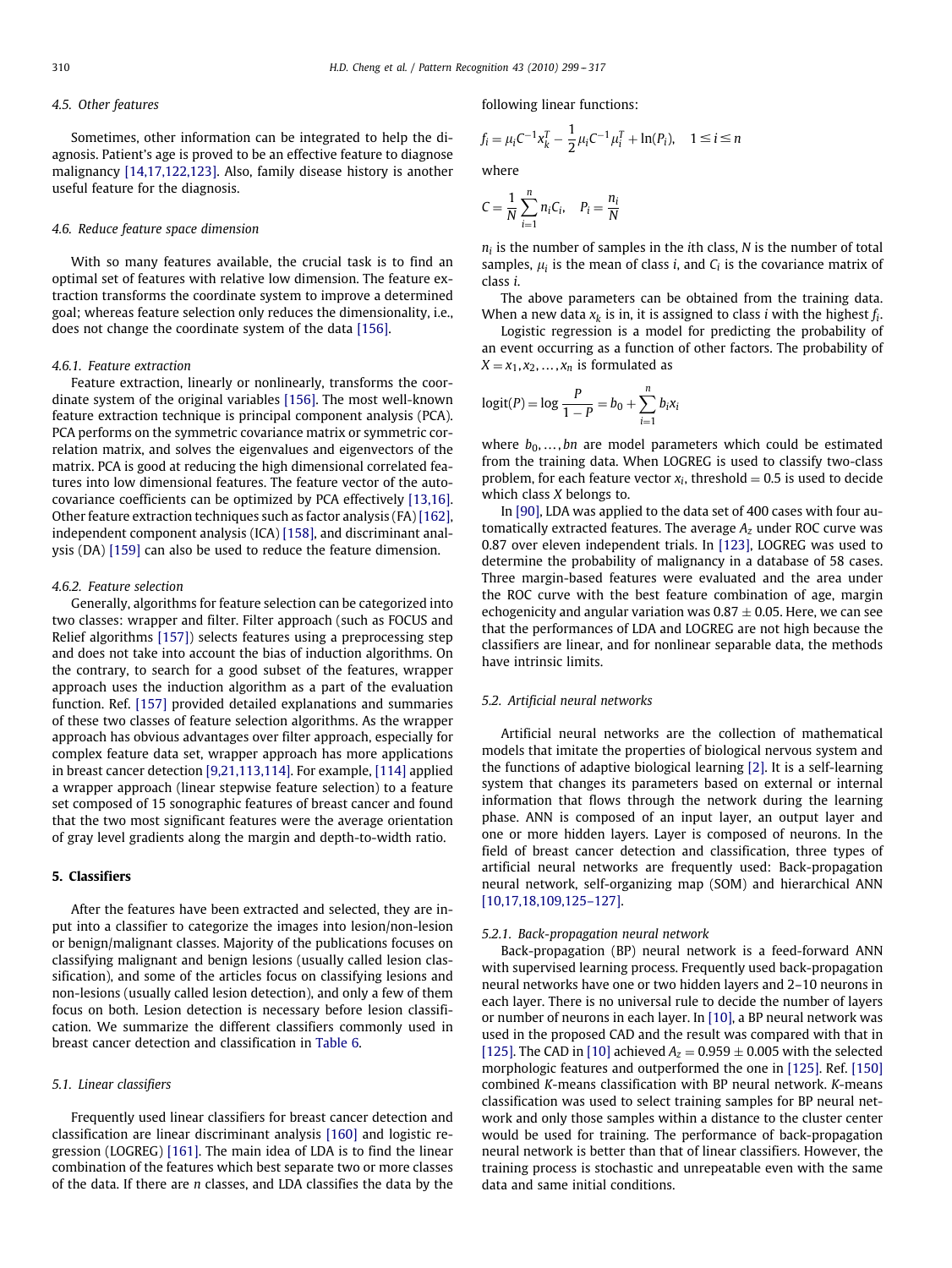#### **Table 6** Classifiers

<span id="page-12-0"></span>

| Classifier                                                                                                                                                                       | Features used                                                                                                                              | Advantage                                                                                     | Disadvantage                                                                                                 |
|----------------------------------------------------------------------------------------------------------------------------------------------------------------------------------|--------------------------------------------------------------------------------------------------------------------------------------------|-----------------------------------------------------------------------------------------------|--------------------------------------------------------------------------------------------------------------|
| Linear classifiers: Construct decision<br>boundaries by optimizing certain crite-<br>ria: LDA and LOGREG [9,90,116,120,121,<br>122,123,124,139,143,152]                          | Text features (FT6-FT8, FT10, FT12),<br>morphologic features (FM2, FM5-FM7,<br>FM14), descriptor features (FD1-FD4,<br>FD6-FD7, FD9, FD12) | Simple and effective for linearly<br>separable data                                           | Poor performance for nonlinearly<br>separable data. Poor adaptability for<br>complex problem                 |
| ANNs: Construct nonlinear<br>mapping functions: Back-propagation,<br>SOM and<br>hierarchical ANN [10,16,17,18,109,125,<br>126, 127, 150                                          | Texture features (FT1, FT4, FT5),<br>morphologic features (FM1-FM4,<br>FM8-FM13)                                                           | Robustness, no rule or explicit expres-<br>sion is needed, and widely applicable              | Long training time, initial value<br>dependent, unrepeatable,<br>over-parameterization and<br>over-training  |
| BNN: A probabilistic approach to esti-<br>mate the class conditional probability<br>density functions [11,129,130,141]                                                           | Texture features (FT11, FT12, FT14),<br>morphologic features (FM2, FM5, M14)                                                               | Priori information can incorporate in<br>models, useful when there is finite<br>training data | Need to construct model and estimate<br>the associated parameters                                            |
| Decision tree: A tree structure with clas-<br>sification rules on each node [22,132]                                                                                             | Texture features (FT1, FT7, FT9)                                                                                                           | Low complexity                                                                                | Accuracy depends fully on the design<br>of the tree and the features                                         |
| Support vector machines: Map the input<br>data into a higher dimension space and<br>seek an optimal hyperplane to separate<br>samples [3,20,21,25,133]                           | Text features (FT1-FT3, FT12, FT13),<br>morphologic features (FM4, FM13, FM15)                                                             | Training process is faster than NN's,<br>Repeatable training process, good per-<br>formance   | Supervised learning (training data<br>should be labeled),<br>parameter-dependent                             |
| Template matching: Uses retrieval<br>technique to find the most alike image<br>in the database and assign the query<br>image to the class of the most alike<br>image [13,16,134] | Texture features (FT1, FT7, FT9,<br>FT15, FT16)                                                                                            | No training process needed, new data<br>can be directly added to the system                   | Requiring large size database, images<br>should come from the same platform<br>to archive better performance |
| Human classifiers: Physicians/<br>radiologists, use empirical criteria to<br>classify US images [14,115,135,136,<br>138,1421                                                     | Descriptor features (FD1-FD14),<br>morphologic features (FM2)                                                                              | Incorporate human knowledge and<br>use the features that cannot be used<br>by computers       | Interobserver variability, unstable and<br>inaccurate, human error, and<br>subjectiveness                    |

# *5.2.2. SOM*

SOM can automatically classify input data into different classes (number of classes could be more than 2) and it is a totally unsupervised method. The disadvantages are that the number of parameters grows exponentially with the dimension of input space, and user cannot decide the number of classes. In [\[126\],](#page-17-33) SOM was employed as the classification method with 24-D auto-correlation texture features. By 10-folder cross-validation,  $A_z$  was  $0.9357 \pm 0.0152$ on a data set of 243 lesions images.

# *5.2.3. Hierarchical ANNs*

In a hierarchical ANN structure, individual ANNs are combined into a tree structure, and each node is associated with an ANN. In [\[127\],](#page-17-34) a 2-layer hierarchical ANN was developed with 4 ANNs in the first layer and one ANN in the second layer. The performance of the proposed hierarchical ANN system was  $A_z = 0.9840 \pm 0.0072$ on a data set of 1020 images. Although the performance is high, the extraction of the 4 ROIs is troublesome and the whole training process is time-consuming.

#### *5.3. Bayesian neural networks*

Bayesian neural network is a kind of neural network using Bayesian method to regularize the training process [\[145\].](#page-17-35) The idea behind BNN is to cast the task of training a network as a problem of inference, which is solved using Bayes' theorem [\[128\].](#page-17-36) Bayesian neural network is more optimal and robust than conventional neural networks, especially when the training data set is small.

A BNN with one hidden layer and five neurons in the hidden layer was chosen to detect lesions [\[11\].](#page-15-4) This work focused on distinguishing true lesions from non-lesions. The performance was  $A<sub>z</sub> = 0.84$  on the database of 757 images. Using the same database, in [\[129\],](#page-17-17) two BNNs were trained and tested separately with different tasks. One was used to classify true lesions from non-lesions, and the other was used to classify malignant lesions from other detections. The performance of these two BNNs were  $A_z = 0.91$  and 0.81, respectively. In [\[130\],](#page-17-37) a 3-way BNN was used to classify the data into three classes (malignant, benign and non-lesion). To evaluate the performance, the output can be projected to 2-way classifiers. In this way, on database of 858 cases (1832 images), the performance of classifying lesions from non-lesions was  $A_z = 0.92$ , and the performance of classifying malignant from other detections was  $A<sub>z</sub> = 0.83$ . The BNN model is easy to incorporate priori information, but to estimate those statistical parameters requires a relatively huge database.

# *5.4. Decision tree*

A decision tree is a simple tree structure where non-terminal nodes represent tests on one or more attributes and terminal nodes reflect decision outcomes. Each non-terminal node has a threshold associating with one or more features to divide the data into its descendents, and the process stops when each terminal node only contains one class. Thus decision tree can be used as a classification tool after the thresholds are set in the training process. Comparing with neural networks, the decision tree approach is much simpler and faster [\[2\].](#page-15-1) However, it highly relies on the design of classification rules on each non-terminal node and the set of threshold values.

A well known algorithm for constructing decision trees is C4.5 [\[131\].](#page-17-15) This algorithm has been incorporated into the free classifier package WEKA (it is called J48 in WEKA) and widely used in artificial intelligence. An updated version C5.0 provides a number of improvements on C4.5. In [\[132\],](#page-17-38) algorithm C5.0 was used to build the decision tree with 153 training samples and 90 testing samples. Covariance coefficients of the ROIs were features inputting to the decision tree, and the performance on the testing data set was accuracy =  $96%$  (86/90), sensitivity =  $93.33%$  (28/30) and specificity =  $96.67\%$  (58/60), respectively. The performance was compared with that of an experienced physician on the same testing data set and experiment result showed that the proposed CAD did a better job. Ref. [\[22\]](#page-15-10) used bootstrap technique to train the decision tree with small size training sets which were parts of the database in [\[132\].](#page-17-38) Bootstrap technique was proved to be effective and useful, especially, for the case that a huge database was not available.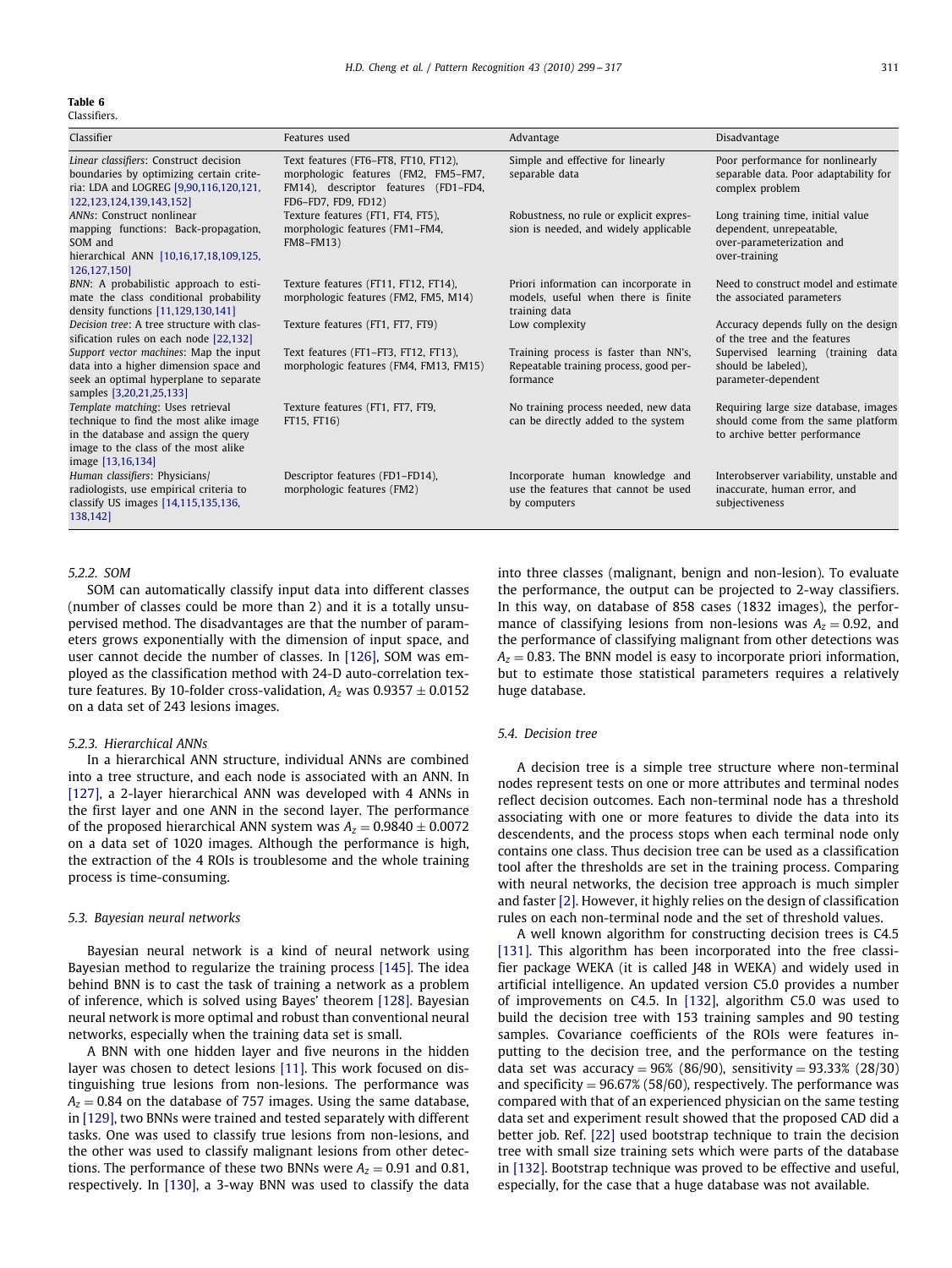#### **Table 7**

| Different classification targets: lesion/non-lesion and malignant/benign. |  |  |  |  |
|---------------------------------------------------------------------------|--|--|--|--|
|                                                                           |  |  |  |  |

| Target                                                                         | Features used                                                                                                                                                                                  | Classification method                                              | References                                                                                                  |
|--------------------------------------------------------------------------------|------------------------------------------------------------------------------------------------------------------------------------------------------------------------------------------------|--------------------------------------------------------------------|-------------------------------------------------------------------------------------------------------------|
| Lesion detection: Distinguish lesions<br>from non-lesions                      | Texture features (FT6, FT11-FT13), morphologic features<br>(FM5, FM14), model-based feature (FB1)                                                                                              | Linear classifier, BNN                                             | [11, 116, 129, 130, 144]                                                                                    |
| Lesion classification: Distinguish<br>malignant lesions from benign<br>lesions | Texture features (FT1-FT5, FT7-FT16), morphologic fea-<br>tures (FM1-FM13, FM15), model-based feature<br>(FB1-FB10), descriptor features (FD1-FD2, FD4, FD6,<br>FD7, FD9, FD12), patient's age | LDA, LOGREG, ANN, BNN,<br>decision tree, SVM, template<br>matching | $[3,6,9,10,11,13,16-18,20,24-26,84,90,$<br>109,113,120,121,122,124-127,129,130,<br>132-134,139,143,144,150] |

#### *5.5. Support vector machine*

Support vector machine, is a supervised learning technique that seeks an optimal hyperplane to separate two classes of samples. Kernel functions are used to map the input data into a higher dimension space where the data are supposed to have a better distribution, and then an optimal separating hyperplane in the high-dimensional feature space is chosen.

In [3,20,21,133], SVM was applied to classify malignant and benign lesions. Both the performance and time cost of SVM were compared with ANN on the same data set [\[133\].](#page-17-39) Experiment result showed that SVM  $(A_z = 0.970)$  not only outperformed the ANN  $(A_z = 0.956)$ , but also was almost 700 times faster than ANN. Ref. [\[21\]](#page-15-27) proposed a fuzzy support vector machine (FSVM) based on a regression model. The performance of the FSVM outperformed both the ANN and SVM with classification accuracy  $= 94.25\%$ . The drawback of SVM is that the parameters such as the cost parameter C which controls the trade-off between allowing training errors and forcing rigid margins, and the kernel type needs to be tuned. Also, the mapping to higher dimension is complex and training time increases exponentially with the input data dimension.

# *5.6. Template matching*

Image retrieval technique can be used to classify malignant and benign lesions. The methods use feature vectors to represent the query image and the images in the database. Based on the similarity formula, the distance between the query image and each image in the database was calculated. The final class of the query image was decided by combining the first *K* retrieved images with the *K* highest similarity scores.

In [\[134\],](#page-17-40) texture features were used directly as the feature vector to calculate the similarity score and the disadvantage of the method is that it requires the images in the database come from the same platform. In [\[13\],](#page-15-8) the principle component analysis (PCA) was applied to the entire database to form a basic set of the images and each image was represented by a weighted linear combination of the images in the basic set. The weight vector was the new feature vector used to calculate the similarity score. This method was robust with the images from different sources.

The advantage of using image retrieval technique to classify breast lesions is that no training is needed and new images can be incorporated into the system easily. The disadvantages are that for some systems the images in the database have to come from the same platform to guarantee that the similarity measure is fair, and the running time of the algorithm increases if the size of database increases. However, to get a better performance, the method requires that the database is big enough to include various lesion types. There is a trade-off between database's size and algorithm's efficiency.

# *5.7. Human classifier*

Human classifiers imply the radiologists who classify the lesions using empirical criteria. They are not a component of CAD systems.

<span id="page-13-0"></span>

<span id="page-13-1"></span>**Fig. 9.** ROC analysis of three databases [\[90\].](#page-16-33)

CAD has the advantage over human classifiers since CAD is fast, stable, accurate, objective and consistent. In [\[9\],](#page-15-7) experiment result showed that with CAD, the average diagnosis accuracy of five radiologists was improved to  $A_z = 0.90$  from 0.83.

We summarize the classification targets and the results in [Table 7.](#page-13-0)

#### **6. Evaluations**

As we all know, to evaluate different CAD systems fairly and correctly, the same database should be used. However, there is no a benchmark of US image database available to the public yet, and most of the works in this field are done by using their own databases. Not only the sizes of these databases are different, but also the portions of each class are different, and the sources of images are different as well. Different image sources imply that the US images are acquired by different equipments or techniques. For example, the images obtained with or without spatial compounding technique perform differently in the same CAD system [\[113\],](#page-17-41) and they should be treated separately. Without a public database accessible by the researchers, even though the same evaluation criteria are used, it is still hard to make the evaluation fair and justified.

Next we study several frequently used evaluation criteria. A receiver operating characteristic (ROC) curve is most frequently used because of its comprehensive and fair evaluation ability. A ROC curve is a plotting of true positive fraction (TPF) as a function of false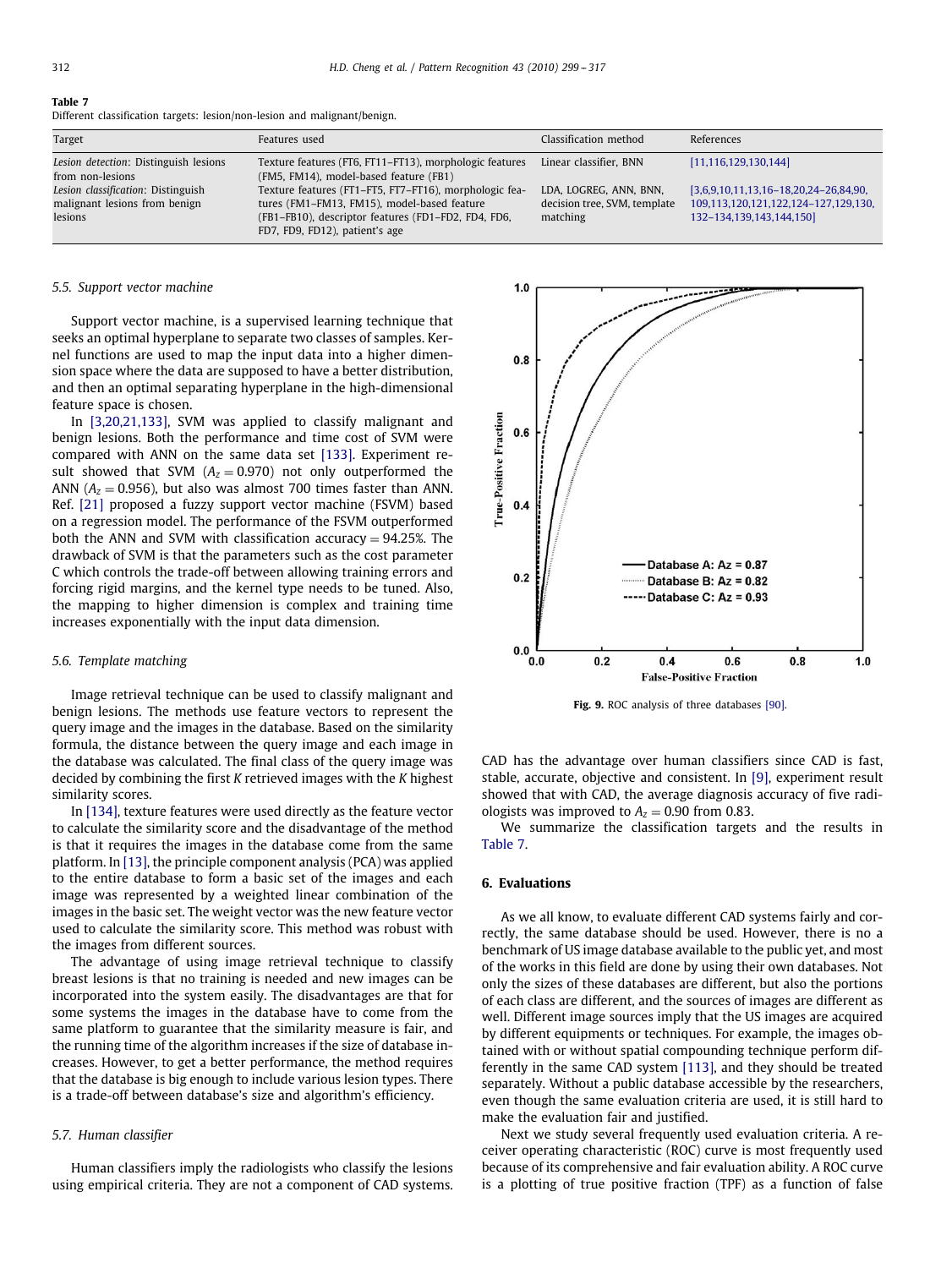<span id="page-14-0"></span>

| Table 8                        |  |  |
|--------------------------------|--|--|
| Databases used by CAD systems. |  |  |

| Database  | Description                                                                                                                                                                                                                                                                    | Source                                                                                                              | Performance                                                                                                         |
|-----------|--------------------------------------------------------------------------------------------------------------------------------------------------------------------------------------------------------------------------------------------------------------------------------|---------------------------------------------------------------------------------------------------------------------|---------------------------------------------------------------------------------------------------------------------|
| DB1 [129] | The database consists of two parts:                                                                                                                                                                                                                                            | The first subset of DB1 is obtained from North-                                                                     | $Az = 0.94$ and 0.91 on training and                                                                                |
|           | 1. 757 images, including 229 complex cysts, 334 benign<br>solid lesions and 194 malignant lesions<br>2. 1740 images, including 258 complex cysts, 520 simple<br>cysts, 210 benign solid lesions, 87 other benign breast<br>disease, 87 malignant lesions and 578 normal images | western University, Chicago, IL. The second<br>subset of DB1 is obtained from University of<br>Chicago, Chicago, IL | testing data sets, respectively                                                                                     |
| DB2 [116] | The database has 204 US images. 204 ROIs are labeled with<br>lesions and 816 ROIs are labeled without lesions                                                                                                                                                                  | Images are acquired at Thomas Jefferson Uni-<br>versity Hospital, Philadelphia                                      | $A_z = 0.91$                                                                                                        |
| DB3 [133] | The database consists of two subsets obtained from different<br>periods:                                                                                                                                                                                                       | Taiwan, China                                                                                                       | $A_z = 0.97$                                                                                                        |
|           | 1. 88 benign lesions and 52 malignant lesions<br>2. 215 benign lesions and 35 malignant lesions                                                                                                                                                                                |                                                                                                                     |                                                                                                                     |
| DB4 [10]  | This database consists of two subsets:                                                                                                                                                                                                                                         | Images are collected from a database of a med-                                                                      | $A_z = 0.95$                                                                                                        |
|           | 1. 91 benign lesions and 69 malignant lesions<br>2. 40 benign lesions and 71 malignant lesions                                                                                                                                                                                 | ical center in Taiwan, China                                                                                        |                                                                                                                     |
| DB5 [18]  | The database consists of two subsets:                                                                                                                                                                                                                                          | Images are provided by the Seoul National Uni-                                                                      | $A_z = 0.95$                                                                                                        |
|           | 1. 300 benign lesions and 284 malignant lesions<br>2. 167 benign lesions and 99 malignant lesions                                                                                                                                                                              | versity Hospital, Seoul, Korea                                                                                      |                                                                                                                     |
| DB6 [21]  | 51 Benign lesions and 36 malignant lesions                                                                                                                                                                                                                                     | Images are acquired from 2nd Affiliated Hospital<br>of Harbin Medical University, Harbin, China                     | $Accuracy = 94.25\%,$<br>sensitivity = $91.67\%$ ,<br>specificity = $96.08\%$ , PPV = $94.29\%$ ,<br>$NPV = 94.23%$ |

As mentioned before, there is no a benchmark accessible to the public yet, therefore, the results listed just have some reference value.

positive fraction (FPF). The area  $(A<sub>z</sub>)$  under the ROC curve can be used as a criterion. [Fig. 9](#page-13-1) shows an example of ROC curve evaluation of the performance of CAD systems using three different data sets. Other frequently used criteria are [10,14,17,18,21,115]:

Overall accuracy = 
$$
\frac{TP + TN}{TP + TN + FP + FN}
$$

$$
Specificity = \frac{TN}{TN + FP}
$$

$$
Sensitivity = \frac{TP}{TP + FN}
$$

*Positive predictive value* (*PPV*) <sup>=</sup> *TP TP* + *FP*

*Negative predictive value* (*NPV*) <sup>=</sup> *TN TN* + *FN*

$$
MCC = \frac{TP \times TN - FP \times FN}{\sqrt{(TP + FP)(TP + FN)(TN + FP)(TN + FN)}}
$$

where TP is the number of true positives, TN is the number of true negatives, FP is the number of false positives and FN is the number of false negatives.

The last formula is Matthew's correlation coefficient (MCC), which has seldom been used for breast cancer CAD performance evaluation. However, MCC is a powerful accuracy evaluation criterion of machine learning methods. Especially, when the number of negative samples and positive samples are obviously unbalanced, MCC gives a better evaluation than overall accuracy. As more and more breast cancer CAD systems employed machine learning methods, such as SVM, ANN and BNN, MCC should be used as an additional evaluation criterion.

The performance of some CAD systems and the databases used are listed in [Table 8.](#page-14-0)

# **7. Future directions**

Masses and microcalcifications are both important signs of breast cancer [1,2]. Currently, in the field of breast cancer CAD systems using US images, most of the works focus on mass detection and classification since the ordinary US images can hardly show microcalcifications. One of the future directions is high-resolution US imaging devices which can support microcalcification detection [27,28]. Some successful experiments proved that high-resolution US can show microcalcifications within breast cancer with a sensitivity of 95%. With the development of US equipments and refinement of image techniques, the rate of microcalcification detection and characterization will be higher. Besides, such advancement will also improve the detection of blood flow, an indicator of malignancy [\[147\].](#page-17-42)

Three-dimensional ultrasound imaging is another future direction which has been paid more and more attention. Three-dimensional ultrasound imaging can provide more comprehensive information of the breast lesion than 2D imaging and incorporate all 2D characteristics. The advantages of 3D US are especially obvious in a CAD system because CAD system is good for processing a large amount of data in a short time, which can greatly reduced the variability of the observations and the work load of radiologists. Most of the 2D techniques can be directly applied to 3D US images with some preprocessing or post-processing methods [9,16,23–25,136]. Some newly developed methods, especially for 3D US images, can be found in [26,82,83,93,96].

In order to handle the fuzzy and uncertainty nature of the US images, some new techniques and approaches based on fuzzy logic, rough set and neutrosophic logic have been developed. Neutrosophic logic, a new powerful theory which handles indeterminate and uncertain characteristics in different sets, could be applied to medical image processing [\[148\].](#page-17-43) Some research works using fuzzy logic and fuzzy entropy have obtained good results [19,21]. Quantitative ultrasound (QUS) technique is recently used for breast cancer detection and diagnosis. A research group implemented a multi-parameter approach using QUS technique and the experimental result showed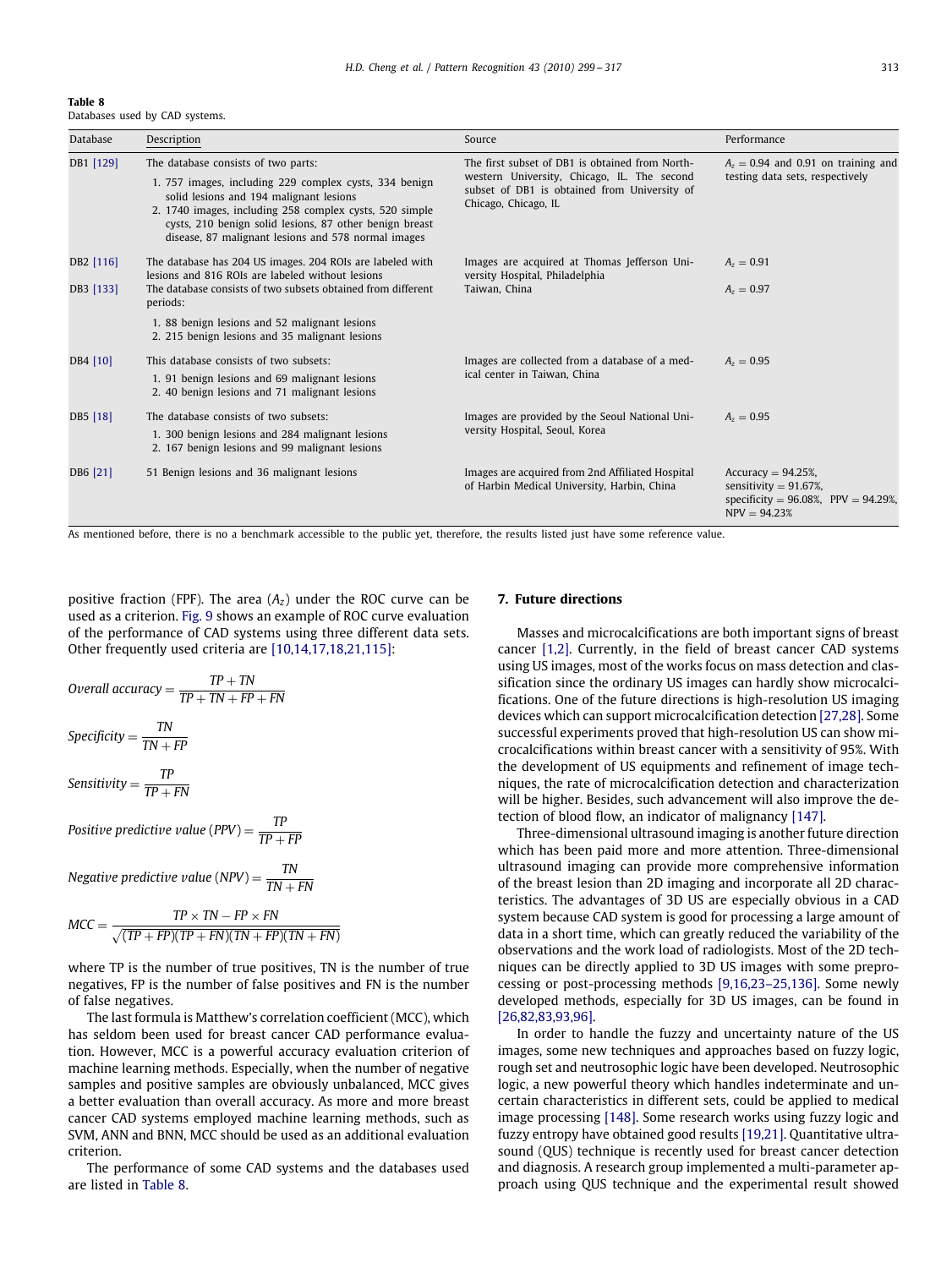that this approach improved the diagnostic potential of ultrasound for breast cancer detection [\[149\].](#page-17-44) Besides, whole breast US images which provide more breast information are available to detect breast cancer with the support of advanced scanner [\[151\].](#page-17-45) Also developing more accurate numeric expressions for image features is another future work to improve the performance of CADs.

Comparative studies of different preprocessing methods, segmentation methods, features and classifiers should be carried out fairly, deeply and accurately. As we stressed above, the most urgent task is to build a benchmark database of US images accessible to the public to support the comparison and evaluation of different algorithms and CAD systems. Besides, more clinical trials of the currently developed CAD systems for breast cancer should be conducted, which can provide important second opinion to physicians and can provide the feedback from the physicians to the CAD system designers.

# **8. Conclusions**

In this paper, we reviewed CAD systems for breast cancer detection and classification using ultrasound images in the literature. The techniques developed in the four stages (preprocessing, segmentation, feature extraction and selection, classification) are summarized, and their advantages and disadvantages are discussed. Different performance evaluation metrics are studied, and the future developments and trends are also investigated. The paper will be useful for the researches in BUS imaging, computer vision, image processing and radiology.

#### **References**

- [1] H. Cheng, X. Cai, X. Chen, L. Hu, X. Lou, Computer-aided detection and classification of microcalcifications in mammograms: a survey, Pattern Recognition 36 (2003) 2967–2991.
- <span id="page-15-3"></span><span id="page-15-1"></span>[2] H. Cheng, X. Shi, R. Min, L. Hu, X. Cai, H. Du, Approaches for automated detection and classification of masses in mammograms, Pattern Recognition 39 (4) (2006) 646–668.
- <span id="page-15-0"></span>[3] R.F. Chang, W.J. Wu, W.K. Moon, D.R. Chen, Improvement in breast tumor discrimination by support vector machines and speckle-emphasis texture analysis, Ultrasound in Medicine and Biology 29 (5) (2003) 679–686.
- <span id="page-15-2"></span>[4] A. Jemal, R. Siegel, E. Ward, Y. Hao, J. Xu, T. Murray, M.J. Thun, Cancer Statistics 2008, CA: A Cancer Journal for Clinicians 58 (2) (2008) 71–96.
- [5] J. Jesneck, J. Lo, J. Baker, Breast mass lesions: computer-aided diagnosis models with mammographic and sonographic descriptors, Radiology 244 (2) (2007) 390–398.
- [6] P. Shankar, C. Piccoli, J. Reid, J. Forsberg, B. Goldberg, Application of the compound probability density function for characterization of breast masses in ultrasound B scans, Physics in Medicine and Biology 50 (10) (2005) 2241–2248.
- [7] K. Taylor, C. Merritt, C. Piccoli, R. Schmidt, G. Rouse, B. Fornage, E. Rubin, D. Georgian-Smith, F. Winsberg, B. Goldberg, E. Mendelson, Ultrasound as a complement to mammography and breast examination to characterize breast masses, Ultrasound in Medicine and Biology 28 (1) (2002) 19–26.
- <span id="page-15-7"></span>[8] H. Zhi, B. Ou, B. Luo, X. Feng, Y. Wen, H. Yang, Comparison of ultrasound elastography, mammography, and sonography in the diagnosis of solid breast lesions, Journal of Ultrasound in Medicine 26 (6) (2007) 807–815.
- <span id="page-15-6"></span>[9] B. Sahiner, Malignant and benign breast masses on 3D US volumetric images: effect of computer-aided diagnosis on radiologist accuracy, Radiology 242 (3) (2007) 716–724.
- <span id="page-15-4"></span>[10] C.M. Chen, Y.H. Chou, K.C. Han, G.S. Hung, C.M. Tiu, H.J. Chiou, S.Y. Chiou, Breast lesions on sonograms: computer-aided diagnosis with nearly settingindependent features and artificial neural networks, Radiology 226 (2003) 504–514.
- <span id="page-15-5"></span>[11] K. Drukker, M.L. Giger, K. Horsch, M.A. Kupinski, C.J. Vyborny, E.B. Mendelson, Computerized lesion detection on breast ultrasound, Medical Physics 29 (7) (2002) 1438–1446.
- <span id="page-15-8"></span>[12] M.P. Andr, M. Galperin, L.K. Olson, K. Richman, S. Payrovi, P. Phan, Improving the accuracy of diagnostic breast ultrasound, Acoustical Imaging 26 (2002) 453–460.
- <span id="page-15-26"></span>[13] Y.L. Huang, D.R. Chen, Y.K. Liu, Breast cancer diagnosis using image retrieval for different ultrasonic systems, in: International Conference on Image Processing, vol. 5, 2004, pp. 2598–2960.
- [14] M. Costantini, P. Belli, R. Lombardi, G. Franceschini, A. Mule, L. Bonomo, Characterization of solid breast masses use of the sonographic breast imaging reporting and data system lexicon, Journal of Ultrasound in Medicine 25 (5) (2006) 649–659.
- <span id="page-15-9"></span>[15] K.H. Hwang, J.G. Lee, J.H. Kim, H.J. Lee, K.S. Om, M. Yoon, W. Choe, Computer aided diagnosis (CAD) of breast mass on ultrasonography and scintimammography, in: Proceedings of Seventh International Workshop on Enterprise networking and computing in Healthcare Industry, HEALTHCOM 2005, 2005, pp. 187–189.
- <span id="page-15-25"></span>[16] Y.-L. Huang, Computer-aided diagnosis applied to 3-D US of solid breast nodules by using principal component analysis and image retrieval, in: Proceedings of the 2005 IEEE Engineering in Medicine and Biology 27th Annual Conference, 2005, pp. 1802–1805.
- [17] J.H. Song, S.S. Venkatesh, E.F.C. Md, T.W. Cary, P.H. Md, Artificial neural network to aid differentiation of malignant and benign breast masses by ultrasound imaging, in: Proceedings of SPIE, vol. 5750, 2005, pp. 148–152.
- <span id="page-15-28"></span>[18] J. Segyeong, S.Y. Yoon, K.M. Woo, C.K. Hee, Computer-aided diagnosis of solid breast nodules: use of an artificial neural network based on multiple sonographic features, IEEE Transactions on Medical Imaging 23 (10) (2004) 1292–1300.
- <span id="page-15-22"></span>[19] Y.H. Guo, H.D. Cheng, J.H. Huang, J.W. Tian, W. Zhao, L.T. Sun, Y.X. Su, Breast ultrasound image enhancement using fuzzy logic, Ultrasound in Medicine and Biology 32 (2) (2006) 237–247.
- <span id="page-15-23"></span>[20] Y. Huang, K. Wang, D. Chen, Diagnosis of breast tumors with ultrasonic texture analysis using support vector machines, Neural Computing & Applications 15 (2) (2006) 164–169.
- <span id="page-15-27"></span>[21] H.D.C. Xiangjun Shi, Liming Hu, Mass detection and classification in breast ultrasound images using fuzzy SVM, in: JCIS-2006 Proceedings, 2006.
- <span id="page-15-10"></span>[22] D.R. Chen, W.J. Kuo, R.F. Chang, W.K. Moon, C.C. Lee, Use of the bootstrap technique with small training sets for computer-aided diagnosis in breast ultrasound, Ultrasound in Medicine and Biology 28 (7) (2002) 897–902.
- [23] R.F. Chang, K.C. Chang-Chien, E. Takada, J.S. Suri, W.K. Moon, J.H.K. Wu, N. Cho, Y.F. Wang, D.R. Chen, Breast density analysis in 3-D whole breast ultrasound images, in: Proceedings of the 28th IEEE EMBS Annual International Conference, 2006, pp. 2795–2798.
- [24] B. Sahiner, H. Chan, G. LeCarpentier, N. Petrick, M. Roubidoux, P. Carson, Computerized characterization of solid breast masses using three-dimensional ultrasound images, in: Proceedings of SPIE, Medical Imaging 1998: Image Processing, vol. 3338, 1998, pp. 301–312.
- <span id="page-15-24"></span>[25] P.S. Rodrigues, A new methodology based on *q*-entropy for breast lesion classification in 3-D ultrasound images, in: Proceedings of the 28th IEEE EMBS Annual International Conference, 2006, pp. 1048–1051.
- [26] D.R. Chen, R.F. Chang, W.M. Chen, W.K. Moon, Computer-aided diagnosis for 3-dimensional breast ultrasonography, Archives of Surgery 138 (2003) 296–302.
- [27] T. Nagashima, H. Hashimoto, Ultrasound demonstration of mammographically detected microcalcifications in patients with ductal carcinoma in situ of the breast, Breast Cancer 12 (3) (2005) 216–220.
- <span id="page-15-11"></span>[28] W.T. Yang, In vivo demonstration of microcalcification in breast cancer using high resolution ultrasound, British Journal of Radiology 70 (835) (1997) 685–690.
- <span id="page-15-12"></span>[29] L. Weng, J.M. Reid, P.M. Shankar, K. Soetanto, Ultrasound speckle analysis based on the *k* distribution, The Journal of the Acoustical Society of America 89 (6) (1991) 2992–2995.
- <span id="page-15-13"></span>[30] E. Jakeman, R.J.A. Tough, Generalized *k* distribution: a statistical model for weak scattering, Journal of the Optical Society of America A 4 (9) (1987) 1764–1772.
- <span id="page-15-14"></span>[31] F. Ossant, F. Patat, M. Lebertre, M.L. Teriierooiterai, L. Pourselot, Effective density estimators based on the k distribution: interest of low and fractional order moments, Ultrasonic Imaging 20 (1998) 243–259.
- <span id="page-15-15"></span>[32] V. Dutt, J.F. Greenleaf, Ultrasound echo envelope analysis using a homodyned *k* distribution signal model, Ultrasonic Imaging 16 (1994) 265–287.
- <span id="page-15-21"></span>[33] K.Z. Abd-Elmoniem, A.B.M. Youssef, Y.M. Kadah, Real-time speckle reduction and coherence enhancement in ultrasound imaging via nonlinear anisotropic diffusion, IEEE Transactions on Biomedical Engineering 49 (2002) 997–1014.
- <span id="page-15-17"></span>[34] C.P. Loizou, C.S. Pattichis, C.I. Christodoulou, R.S.H. Istepanian, N. Pantziaris, A. Nicolaides, "Comparative evaluation of despeckle filtering in ultrasound imaging of the carotid artery, IEEE Transactions on Ultrasonics Ferroelectrics and Frequency Control 52 (2005) 1653–1669.
- <span id="page-15-16"></span>[35] D.T. Kuan, A.A. Sawchuk, T.C. Strand, P. Chavel, Adaptive noise smoothing filter for images with signal-dependent noise, IEEE Transactions on Pattern Analysis and Machine Intelligence PAMI-7 (1985) 165–177.
- <span id="page-15-18"></span>[36] J.S. Lee, Digital image enhancement and noise filtering by use of local statistics, IEEE Transactions on Pattern Analysis and Machine Intelligence PAMI-2 (1980) 165–168.
- <span id="page-15-19"></span>[37] V.S. Frost, J.A. Stiles, K.S. Shanmugan, J.C. Holtzman, A model for radar images and its application to adaptive digital filtering of multiplicative noise, IEEE Transactions on Pattern Analysis and Machine Intelligence PAMI-4 (1982) 157–166.
- [38] A. Lopes, R. Touzi, E. Nezry, Adaptive speckle filters and scene heterogeneity, IEEE Transaction on Geoscience and Remote Sensing 28 (1990) 992–1000.
- [39] V. Dutt, J.F. Greenleaf, Adaptive speckle reduction filter for log-compressed B-scan images, IEEE Transactions on Medical Imaging 15 (1996) 802–813.
- <span id="page-15-20"></span>[40] Y. Dong, A.K. Milne, B.C. Forster, Toward edge sharpening: a SAR speckle filtering algorithm, IEEE Transactions on Geoscience and Remote Sensing 39 (2001) 851–863.
- [41] P.B. Caliope, F.N.S. Medeiros, R.C.P. Marques, R.C.S. Costa, A comparison of filters for ultrasound images, Telecommunications and Networking 3124 (2004) 1035–1040.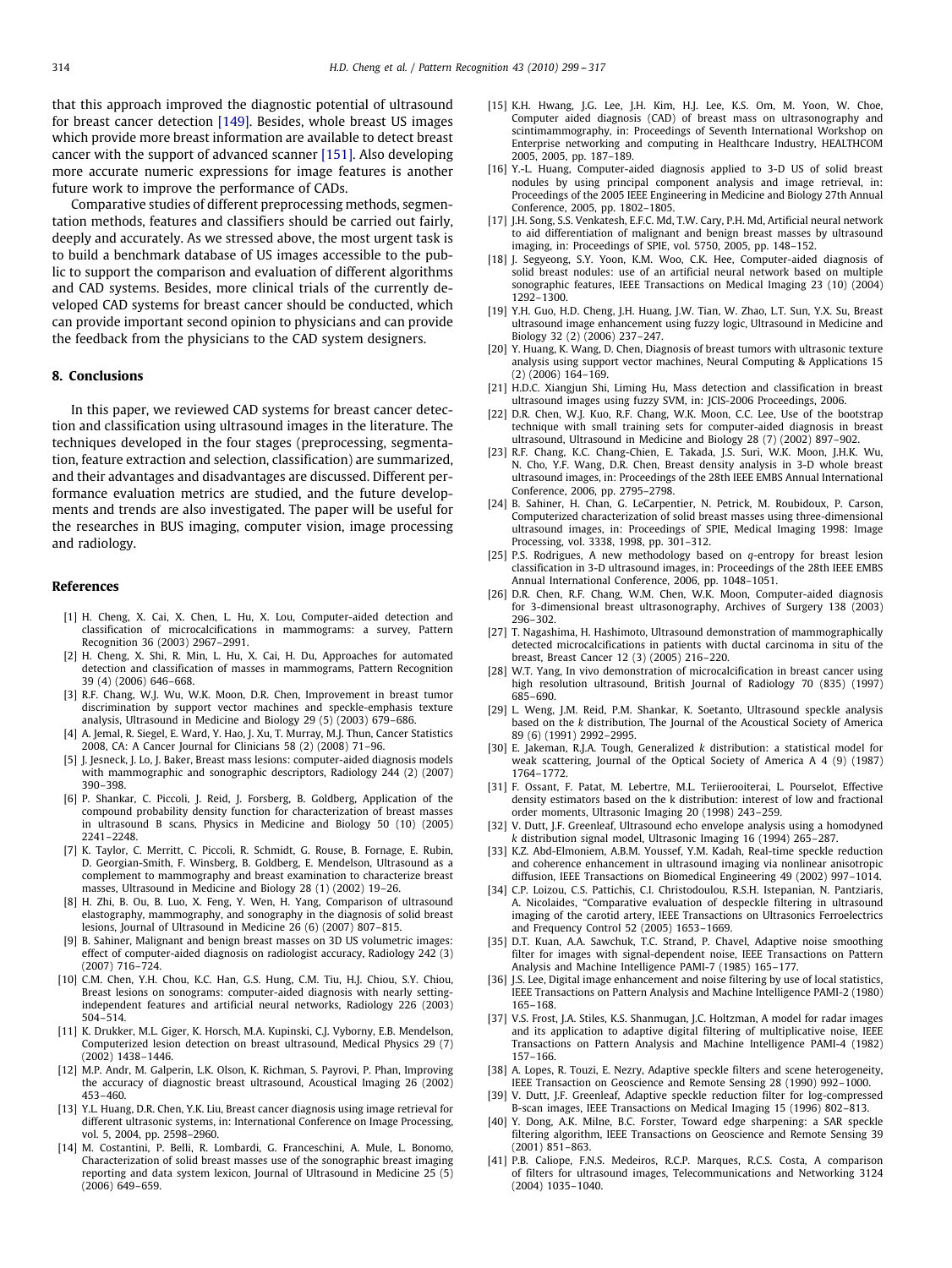- [42] R.C. Gonzalez, R.E. Woods, Digital Image Processing, second ed, Prentice-Hall, Englewood Cliffs, NJ, 2002.
- [43] R.W. Prager, A.H. Gee, G.M. Treece, L.H. Berman, Analysis of speckle in ultrasound images using fractional order statistics and the homodyned *k*distribution, Ultrasonics 40 (2002) 133–137.
- <span id="page-16-7"></span>[44] Y. Yu, J.A. Molloy, S.T. Acton, Three-dimensional speckle reducing anisotropic diffusion, in: Conference Record of the 37th Asilomar Conference on Signals, Systems and Computers, vol. 2, 2003, pp. 1987–1991.
- <span id="page-16-0"></span>[45] Y.H. Guo, H.D. Cheng, J.W. Tian, Y.T. Zhang, A novel approach to speckle reduction in ultrasound imaging, Ultrasound in Medicine and Biology 35 (4) (2009) 628–640.
- [46] A.N. Evans, M.S. Nixon, Mode filtering to reduce ultrasound speckle for feature extraction, IEEE Proceedings on Vision Image and Signal Processing 142 (1995) 87–94.
- <span id="page-16-1"></span>[47] T. Loupas, W.N. McDicken, P.L. Allan, An adaptive weighted median filter for speckle suppression in medical ultrasonic images, IEEE Transactions on Circuits and Systems 36 (1989) 129–135.
- <span id="page-16-2"></span>[48] R.N. Czerwinski, D.L. Jones, W.D. O'Brien Jr., Ultrasound speckle reduction by directional median filtering, in: International Conference on Image Processing, vol. 1, 1995, pp. 358–361.
- <span id="page-16-3"></span>[49] D. Kuan, A. Sawchuk, T. Strand, P. Chavel, Adaptive restoration of images with speckle, IEEE Transactions on Acoustics, Speech, and Signal Processing 35 (1987) 373–383.
- [50] F.N.S. Medeiros, N.D.A. Mascarenhas, L.F. Costa, Evaluation of speckle noise MAP filtering algorithms applied to SAR images, International Journal of Remote Sensing 24 (2003) 5197–5218.
- <span id="page-16-4"></span>[51] A. Lopes, E. Nezry, R. Touzi, H. Laur, Maximum a posteriori speckle filtering and first order texture models in SAR images, in: Geoscience and Remote Sensing Symposium, 1990, pp. 2409–2412.
- <span id="page-16-5"></span>[52] P. Perona, J. Malik, Scale-space and edge detection using anisotropic diffusion, IEEE Transactions on Pattern Analysis and Machine Intelligence 12 (1990) 629–639.
- <span id="page-16-6"></span>[53] Y.J. Yu, S.T. Acton, Speckle reducing anisotropic diffusion, IEEE Transactions on Image Processing 11 (2002) 1260–1270.
- <span id="page-16-8"></span>[54] C.Y. Xiao, Z. Su, Y.Z. Chen, A diffusion stick method for speckle suppression in ultrasonic images, Pattern Recognition Letters 25 (2004) 1867–1877.
- <span id="page-16-9"></span>[55] Z. Yang, M.D. Fox, Multiresolution nonhomogeneous anisotropic diffusion approach to enhance ultrasound breast tumor image legibility, in: Proceedings of SPIE, Medical Imaging 2004: Ultrasonic Imaging and Signal Processing, vol. 5373, 2004, pp. 98–107.
- <span id="page-16-10"></span>[56] R. Wang, J.L. Lin, D.Y. Li, T.F. Wang, Edge enhancement and filtering of medical ultrasonic images using a hybrid method, in: The First International Conference on Bioinformatics and Biomedical Engineering, 2007, pp. 876–879.
- <span id="page-16-12"></span><span id="page-16-11"></span>[57] T.R. Crimmins, Geometric filter for speckle reduction, Optical Engineering 25 (5) (1986) 651–654.
- <span id="page-16-13"></span>[58] Y. Chen, R.M. Yin, R. Flynn, S. Broschat, Aggressive region growing for speckle reduction in ultrasound images, Pattern Recognition Letters 24 (2003) 677–691.
- [59] R.N. Czerwinski, D.L. Jones, W.D. O'Brien, Detection of lines and boundaries in speckle images—application to medical ultrasound, IEEE Transactions on Medical Imaging 18 (1999) 126–136.
- [60] F. Abramovich, T. Sapatinas, B.W. Silverman, Wavelet thresholding via a Bayesian approach, Journal of the Royal Statistics Society 60 (1998) 725–749.
- [61] A. Khare, U.S. Tiwary, Soft-thresholding for denoising of medical images—a multiresolution approach, International Journal of Wavelets Multiresolution and Information Processing 3 (2005) 477–496.
- [62] D.L. Donoho, De-noising by soft-thresholding, IEEE Transactions on Information Theory 41 (1995) 613–627.
- <span id="page-16-17"></span>[63] D.F. Zha, T.S. Qiu, A new algorithm for shot noise removal in medical ultrasound images based on alpha-stable model, International Journal of Adaptive Control and Signal Processing 20 (2006) 251–263.
- [64] H.A.M. Mohamad Forouzanfar, M. Dehghani, Speckle reduction in medical ultrasound images using a new multiscale bivariate Bayesian MMSE-based method, in: IEEE 15th SIU on Signal Processing and Communications Applications, 2007, pp. 1–4.
- [65] S. Gupta, R.C. Chauhan, S.C. Saxena, Locally adaptive wavelet domain Bayesian processor for denoising medical ultrasound images using speckle modeling based on Rayleigh distribution, IEEE Proceedings on Vision Image and Signal Processing 152 (2005) 129–135.
- <span id="page-16-15"></span>[66] S. Gupta, R.C. Chauhan, S.C. Sexana, Wavelet-based statistical approach for speckle reduction in medical ultrasound images, Medical & Biological Engineering & Computing 42 (2004) 189–192.
- [67] S. Gupta, L. Kaur, R.C. Chauhan, S.C. Saxena, A versatile technique for visual enhancement of medical ultrasound images, Digital Signal Processing 17 (2007) 542–560.
- <span id="page-16-16"></span>[68] S. Gupta, R.C. Chauhan, S.C. Saxena, Robust non-homomorphic approach for speckle reduction in medical ultrasound images, Medical & Biological Engineering & Computing 43 (2005) 189–195.
- <span id="page-16-18"></span>[69] A. Achim, A. Bezerianos, P. Tsakalides, Novel Bayesian multiscale method for speckle removal in medical ultrasound images, IEEE Transactions on Medical Imaging 20 (2001) 772–783.
- <span id="page-16-19"></span>[70] A. Pizurica, W. Philips, I. Lemahieu, M. Acheroy, A versatile wavelet domain noise filtration technique for medical imaging, IEEE Transactions on Medical Imaging 22 (2003) 323–331.
- [71] H. Xie, L.E. Pierce, F.T. Ulaby, SAR speckle reduction using wavelet denoising and Markov random field modeling, IEEE Transactions on Geoscience and Remote Sensing 40 (2002) 2196–2212.
- <span id="page-16-14"></span>[72] A. Pizurica, A.M. Wink, E. Vansteenkiste, W. Philips, J. Roerdink, A review of wavelet denoising in MRI and ultrasound brain imaging, Current Medical Imaging Reviews 2 (2006) 247–260.
- [73] B. Li, T.G. Zhuang, A speckle suppression method based on nonlinear threshold wavelet packet in ultrasound images, Journal of Infrared and Millimeter Waves 20 (2001) 307–310.
- [74] X.H. Hao, S.K. Gao, X.R. Gao, A novel multiscale nonlinear thresholding method for ultrasonic speckle suppressing, IEEE Transactions on Medical Imaging 18 (1999) 787–794.
- [75] W. Fourati, F. Kammoun, M.S. Bouhlel, Medical image denoising using wavelet thresholding, Journal of Testing and Evaluation 33 (2005) 364–369.
- [76] S.G. Chang, B. Yu, M. Vetterli, Spatially adaptive wavelet thresholding with context modelling for image denoising, IEEE Transactions on Image Processing 9 (2000) 1522–1531.
- [77] J.R. Sveinsson, J.A. Benediktsson, Speckle reduction and enhancement of SAR images in the wavelet domain, in: International Geoscience and Remote Sensing Symposium, IGARSS '96, 'Remote Sensing for a Sustainable Future', vol. 13, 1996, pp.725–735.
- <span id="page-16-20"></span>[78] Y. Rangsanseri, W. Prasongsook, Speckle reduction using Wiener filtering in wavelet domain, in: Proceedings of the Ninth International Conference on Neural Information Processing, ICONIP '02, vol. 2, 2002, pp. 792–795.
- <span id="page-16-21"></span>[79] Y. Yong, M.M. Croitoru, A. Bidani, J.B. Zwischenberger, J.W. Clark Jr., Nonlinear multiscale wavelet diffusion for speckle suppression and edge enhancement in ultrasound images, IEEE Transactions on Medical Imaging 25 (2006) 297–311.
- [80] V. Behar, D. Adam, Z. Friedman, A new method of spatial compounding imaging, IEEE Transactions on Ultrasonics, Ferroelectrics and Frequency Control 41 (2003) 377–384.
- [81] D. Adam, S. Beilin-Nissan, Z. Friedman, V. Behar, The combined effect of spatial compounding and nonlinear filtering on the speckle reduction in ultrasound images, Ultrasonics 44 (2006) 166–181.
- <span id="page-16-23"></span>[82] P. Stetson, F. Graham, A. Macovski, Lesion contrast enhancement in medical ultrasound imaging, IEEE Transactions on Medical Imaging 16 (1997) 416-425.
- <span id="page-16-22"></span>[83] A.G.a.L.B. Robert Rohlinga, Three-dimensional spatial compounding of ultrasound images, Medical Image Analysis 1 (1997) 177–193.
- [84] P. Shankar, C. Piccoli, J. Reid, J. Forsberg, B. Goldberg, Application of the compound probability density function for characterization of breast masses in ultrasound B scans, Physics in Medicine and Biology 50 (10) (2005) 2241–2248.
- <span id="page-16-25"></span><span id="page-16-24"></span>[85] X.J. Shi, H.D. Cheng, A simple and effective histogram equalization approach to image enhancement, Digital Signal Processing 14 (2004) 158–170.
- [86] J. Awad, T.K. Abdel-Galil, M.M.A. Salama, H. Tizhoosh, A. Fenster, K. Rizkalla, D.B. Downey, Prostate's boundary detection in transrectal ultrasound images using scanning technique, IEEE Conference on Electrical and Computer Engineering 2 (2003) 1199–1202.
- <span id="page-16-26"></span>[87] H.D. Cheng, X.H. Jiang, Y. Sun, J.L. Wang, Color image segmentation: advances and prospects, Pattern Recognition 34 (12) (2001) 2259–2281.
- [88] E. Littmann, H. Ritter, Adaptive color segmentation—a comparison of neural and statistical methods, IEEE Transactions on Neural Networks 8 (1) (1997) 175–185.
- <span id="page-16-33"></span>[89] J. Segyeong, K.M. Woo, C.K. Hee, Computer-aided diagnosis of solid breast nodules on ultrasound with digital image processing and artificial neural network, in: 26th Annual International Conference of the Engineering in Medicine and Biology Society, vol. 1, 2004, pp. 1397–1400.
- [90] K. Horsch, M.L. Giger, L.A. Venta, C.J. Vyborny, Computerized diagnosis of breast lesions on ultrasound, Medical Physics 29 (2) (2002) 157–164.
- [91] K. Horsch, M.L. Giger, L.A. Venta, C.J. Vyborny, Automatic segmentation of breast lesions on ultrasound, Medical Physics 28 (8) (2001) 1652–1659.
- <span id="page-16-27"></span>[92] D.R. Chen, R.F. Chang, Y.L. Huang, Computer-aided diagnosis applied to us of solid breast nodules by using neural networks, Radiology 213 (1999) 407–412.
- <span id="page-16-28"></span>[93] R.F. Chang, W.J. Wu, W.K. Moon, W.M. Chen, W. Lee, D.R. Chen, Segmentation of breast tumor in three-dimensional ultrasound images using three-dimensional discrete active contour model, Ultrasound in Medicine and Biology 29 (2003) 1571–1581.
- <span id="page-16-29"></span>[94] N. Otsu, A threshold selection method from gray-level histograms, IEEE
- Transactions on Systems, Man, and Cybernetics 9 (1) (1979) 62–66. [95] M. Kass, A. Witkin, D. Terzopoulos, Snakes—active contour models, International Journal of Computer Vision 1 (4) (1987) 321–331.
- <span id="page-16-30"></span>[96] D.R. Chen, R.F. Chang, W.J. Wu, W.K. Moon, W.L. Wu, 3-D breast ultrasound segmentation using active contour model, Ultrasound in Medicine and Biology 29 (7) (2003) 1017–1026.
- <span id="page-16-31"></span>[97] A. Madabhushi, D.N. Metaxas, Combining low-, high-level and empirical domain knowledge for automated segmentation of ultrasonic breast lesions, IEEE Transactions on Medical Imaging 22 (2) (2003) 55–169.
- [98] A. Sarti, C. Corsi, E. Mazzini, C. Lamberti, Maximum likelihood segmentation of ultrasound images with Rayleigh distribution, IEEE Transactions on Ultrasonics Ferroelectrics and Frequency Control 52 (6) (2005) 947–960.
- [99] C.M. Chen, H.H. Lu, Y.C. Lin, An early vision-based snake model for ultrasound image segmentation, Ultrasound in Medicine and Biology 26 (2) (2000) 273–285.
- <span id="page-16-32"></span>[100] R.F. Chang, W.-J. Wu, C.-C. Tseng, D.-R. Chen, W. Moon, 3-D snake for US in margin evaluation for malignant breast tumor excision using mammotome, IEEE Transactions on Information Technology in Biomedicine 7 (3) (2003) 197–201.
- [101] H.D. Cheng, L. Hu, J. Tian, L. Sun, A novel Markov random field segmentation algorithm and its application to breast ultrasound image analysis, in: The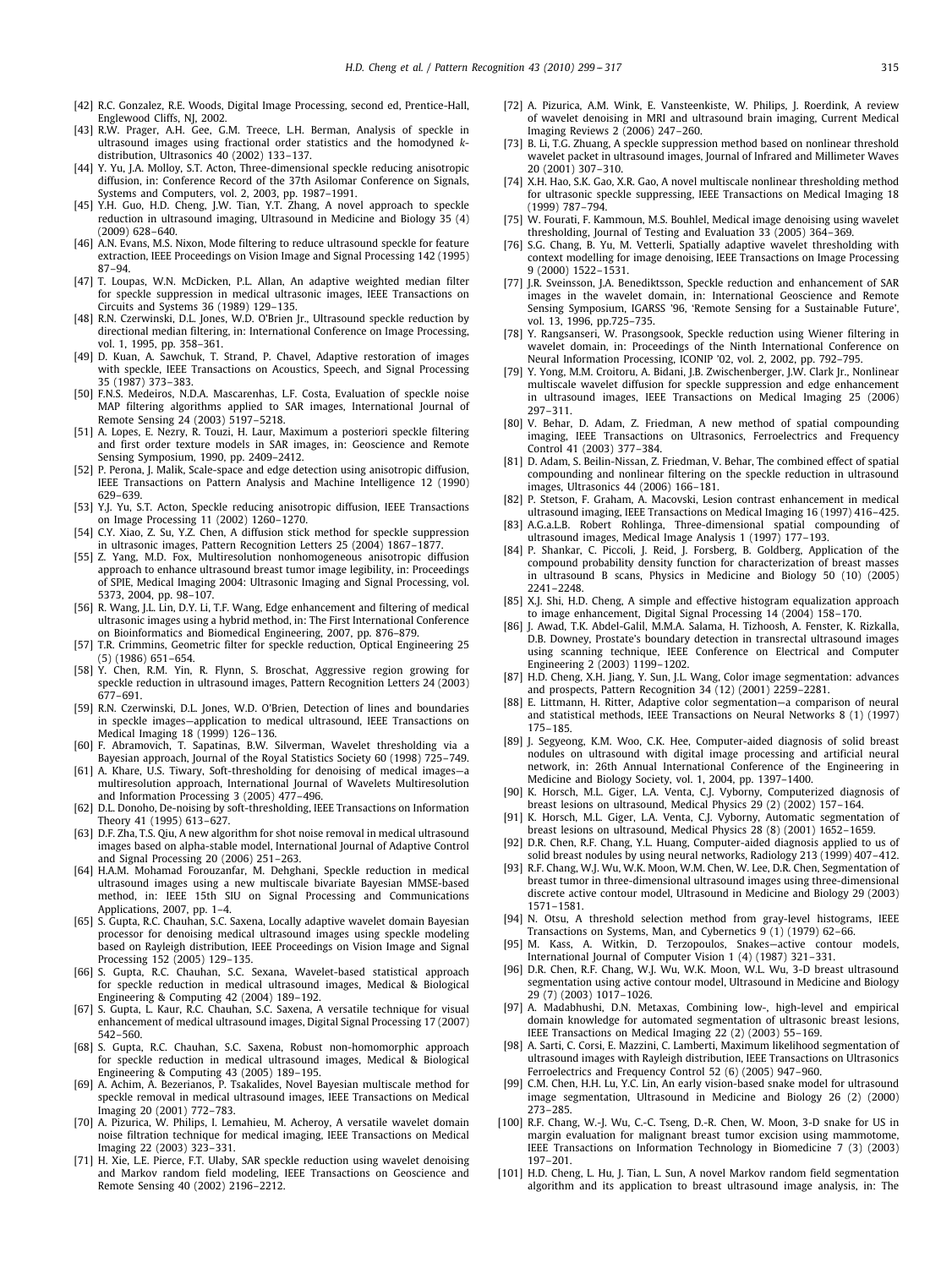Sixth International Conference on Computer Vision, Pattern Recognition and Image Processing, Salt Lake City, USA, 2005.

- <span id="page-17-8"></span>[102] J.A. Noble, D. Boukerroui, Ultrasound image segmentation: a survey, IEEE Transactions on Medical Imaging 25 (8) (2006) 987–1010.
- <span id="page-17-3"></span>[103] G.F. Xiao, M. Brady, J.A. Noble, Y.Y. Zhang, Segmentation of ultrasound Bmode images with intensity inhomogeneity correction, IEEE Transactions on Medical Imaging 21 (1) (2002) 48–57.
- <span id="page-17-4"></span>[104] D. Boukerroui, O. Basset, N. Gu, A. Baskurt, Multiresolution texture based adaptive clustering algorithm for breast lesion segmentation, European Journal of Ultrasound 8 (1998) 135–144.
- <span id="page-17-6"></span>[105] D. Boukerroui, A. Baskurt, J.A. Noble, O. Basset, Segmentation of ultrasound images-multiresolution 2D and 3D algorithm based on global and local statistics, Pattern Recognition Letters 24 (4–5) (2003) 779–790.
- <span id="page-17-7"></span>[106] L.A. Christopher, E.J. Delp, C.R. Meyer, P.L. Carson, 3-D Bayesian ultrasound breast image segmentation using the EM/MPM algorithm, in: Proceedings of the 2002 IEEE International Symposium on Biomedical Imaging, 2002, pp. 86–89.
- [107] D.R. Chen, R.F. Chang, W.J. Wu, W.K. Moon, W.L. Wu, 3-D breast ultrasound segmentation using active contour model, Ultrasound in Medicine and Biology 29 (2003) 1017–1026.
- <span id="page-17-5"></span>[108] E.A. Ashton, K.J. Parker, Multiple resolution Bayesian segmentation of ultrasound images, Ultrasonic Imaging 17 (4) (1995) 291–304.
- <span id="page-17-9"></span>[109] D.R. Chen, R.F. Chang, W.J. Kuo, M.C. Chen, Y.L. Huang, Diagnosis of breast tumors with sonographic texture analysis using wavelet transform and neural networks, Ultrasound in Medicine and Biology 28 (10) (2002) 1301–1310.
- <span id="page-17-10"></span>[110] Y.L. Huang, D.R. Chen, Watershed segmentation for breast tumor in 2-D sonography, Ultrasound in Medicine and Biology 30 (2004) 625–632.
- <span id="page-17-11"></span>[111] V.S. Cherkassky, F. Mulier, Learning from Data: Concepts, Theory, and Methods, Wiley, New York, NY, USA, 1998.
- <span id="page-17-12"></span>[112] H. Li, Y. Wang, K.J.R. Liu, S.B. Lo, M.T. Freedman, Computerized radiographic mass detection—part II: lesion site selection by morphological enhancement and contextual segmentation, IEEE Transactions on Medical Imaging 20 (4) (2001) 302–313.
- <span id="page-17-41"></span>[113] K. Drukker, C.A. Sennett, M.L. Giger, The effect of image quality on the appearance of lesions on breast ultrasound: implications for CADx, in: Proceedings of SPIE, Medical Imaging 2007: Computer-Aided Diagnosis, vol. 6514, 2007, p. 65141E.
- <span id="page-17-30"></span>[114] K. Horsch, A.F. Ceballos, M.L. Giger, I.R. Bonta, Z. Huo, C.J. Vyborny, E.R. Hendrick, L. Lan, Optimizing feature selection across a multimodality database in computerized classification of breast lesions, Progress in biomedical optics and imaging 3 (22) (2002) 986–992.
- [115] J.W. Tian, L.T. Sun, Y.H. Guo, H.D. Cheng, Y.T. Zhang, Computerized-aid diagnosis of breast mass using ultrasound image, Medical Physics 34 (2007) 3158–3164.
- <span id="page-17-13"></span>[116] K. Mogatadakala, K. Donohue, C. Piccoli, F. Forsberg, Detection of breast lesion regions in ultrasound images using wavelets and order statistics, Medical Physics 33 (4) (2006) 840–849.
- [117] K. Drukker, M. Giger, E. Mendelson, Computerized analysis of shadowing on breast ultrasound for improved lesion detection, Medical Physics 30 (7) (2003) 1833–1842.
- <span id="page-17-22"></span>[118] P. Shankar, The use of the compound probability density function in ultrasonic tissue characterization, Physics in Medicine and Biology 49 (6) (2004) 1007–1015.
- <span id="page-17-20"></span>[119] A. Stavros, D. Thickman, C. Rapp, M. Dennis, S. Parker, G. Sisney, Solid breast nodules—use of sonography to distinguish benign and malignant lesions, Radiology 196 (1) (1995) 123–134.
- <span id="page-17-24"></span>[120] P. Shankar, V. Dumane, T. George, C. Piccoli, J. Reid, F. Forsberg, B. Goldberg, Classification of breast masses in ultrasonic B scans using Nakagami and *K* distribution, Physics in Medicine and Biology 48 (14) (2003) 2229–2240.
- <span id="page-17-19"></span>[121] S. Chen, Y. Cheung, C. Su, M. Chen, T. Hwang, S. Hsueh, Analysis of sonographic features for the differentiation of benign and malignant breast tumors of different sizes, Ultrasound in Medicine and Biology 23 (2) (2004) 188–193.
- <span id="page-17-25"></span>[122] S. Gefen, O. Tretiak, C. Piccoli, K. Donohue, A. Petropulu, P. Shankar, V. Dumane, L. Huang, M. Kutay, V. Genis, F. Forsberg, J. Reid, B. Goldberg, ROC analysis of ultrasound tissue characterization classifiers for breast cancer diagnosis, IEEE Tractions on Medical Imaging 22 (2) (2003) 170–177.
- <span id="page-17-21"></span>[123] C. Sehgal, T. Cary, S. Kangas, S. Weinstein, S. Schultz, P. Arger, E. Conant, Computer-based margin analysis of breast sonography for differentiating malignant and benign masses, Journal of Ultrasound in Medicine 23 (9) (2004) 1201–1209.
- <span id="page-17-31"></span>[124] P. Shankar, V. Dumane, C. Piccoli, J. Reid, F. Forsberg, B. Goldberg, Computer-aided classification of breast masses in ultrasonic B-scans using a multiparameter approach, IEEE Transactions on Ultrasonics, Ferroelectrics and Frequency Control 50 (8) (2003) 1002–1009.
- <span id="page-17-33"></span>[125] D. Chen, R. Chang, Y. Huang, Computer-aided diagnosis applied to US of solid breast nodules by using neural networks, Radiology 213 (2) (1999) 407–412.
- <span id="page-17-34"></span>[126] D.R. Chen, R.F. Chang, Y.L. Huang, Breast cancer diagnosis using self-organizing map for sonography, Ultrasound in Medicine and Biology 26 (3) (2000) 405–411.
- <span id="page-17-36"></span>[127] D. Chen, R. Chang, Y. Huang, Y. Chou, C. Tiu, P. Tsai, Texture analysis of breast tumors on sonograms, Seminars in Ultrasound CT and MRI 21 (4) (2000) 308–316.
- [128] P.C. Bhat, H.B. Prosper, Bayesian Neural Networks, in: Statistical Problems in Particle Physics, Astrophysics and Cosmology: Proceedings of PHYSTAT05, 2006, pp. 151–155.
- <span id="page-17-17"></span>[129] K. Drukker, M.L. Giger, C.J. Vyborny, E.B. Mendelson, Computerized detection and classification of cancer on breast ultrasound 1, Academic Radiology 11 (5) (2004) 526–535.
- <span id="page-17-37"></span>[130] K. Drukker, D.C. Edwards, M.L. Giger, R.M. Nishikawa, C.E. Metz, Computerized detection and 3-way classification of breast lesions on ultrasound images, in: Proceedings of SPIE, Medical Imaging 2004: Image Processing, vol. 5370, 2004, pp. 1034–1041.
- <span id="page-17-15"></span>[131] J.R. Quinlan, C4. 5: Programs for Machine Learning, vol. 95, Morgan Kaufmann, Los Altos, CA, 1993.
- <span id="page-17-38"></span>[132] W. Kuo, R. Chang, D. Chen, C. Lee, Data mining with decision trees for diagnosis of breast tumor in medical ultrasonic images, Breast Cancer Research and Treatment 66 (1) (2001) 51–57.
- <span id="page-17-39"></span>[133] Y.L. Huang, D.R. Chen, Support vector machines in sonography application to decision making in the diagnosis of breast cancer, Clinical Imaging 29 (3) (2005) 179–184.
- <span id="page-17-40"></span>[134] W. Kuo, R. Chang, C. Lee, W. Moon, D. Chen, Retrieval technique for the diagnosis of solid breast tumors on sonogram, Ultrasound in Medicine and Biology 28 (7) (2002) 903–909.
- [135] W. Berg, J. Blume, J. Cormack, E. Mendelson, Operator dependence of physicianperformed whole-breast US: lesion detection and characterization, Radiology 241 (2) (2006) 355–365.
- [136] N. Cho, W. Moon, J. Cha, S. Kim, B. Han, E. Kim, M. Kim, S. Chung, H. Choi, J. Im, Differentiating benign from malignant solid breast masses: comparison of two-dimensional and three-dimensional US, Radiology 240 (1) (2006) 26–32.
- <span id="page-17-16"></span>[137] C.C. Chen, J.S. Daponte, M.D. Fox, Fractal feature analysis and classification in medical imaging, IEEE Transactions on Medical Imaging 8 (2) (1989) 133–142.
- [138] A. Hong, E. Rosen, M. Soo, J. Baker, BI-RADS for sonography: positive and negative predictive values of sonographic features, American Journal of Roentgenology 184 (4) (2005) 1260–1265.
- <span id="page-17-14"></span>[139] B. Garra, B. Krasner, S. Horii, S. Ascher, S. Mun, R. Zeman, Improving the distinction between benign and malignant breast lesions: the value of sonographic texture analysis, Ultrasonic Imaging 15 (4) (1993) 267–285.
- [140] M. Giger, Y. Yuan, H. Li, K. Drukker, W. Chen, L. Lan, K. Ho, Progress in breast CADx, in: Biomedical Imaging: Fourth IEEE International Symposium on Biomedical Imaging: From Nano to Macro, 2007, pp. 508–511.
- [141] K. Drukker, M. Giger, C. Metz, Robustness of computerized lesion detection and classification scheme across different breast US platforms, Radiology 238 (1) (2006) 834–840.
- [142] M. Mainiero, A. Goldkamp, E. Lazarus, L. Livingston, S. Koelliker, B. Schepps, W. Mayo-Smith, Characterization of breast masses with sonography—can biopsy of some solid masses be deferred?, Journal of Ultrasound in Medicine 24 (2) (2005) 161–167.
- <span id="page-17-23"></span>[143] R. Paulinelli, R. Freitas Jr., M. Moreira, V. de Moraes, J. Bernardes Jr., C. Vidal, A. Ruiz, M. Lucato, Risk of malignancy in solid breast nodules according to their sonographic features, Journal of Ultrasound in Medicine 24 (5) (2005) 635–641.
- <span id="page-17-35"></span>[144] M. Kutay, A. Petropulu, C. Piccoli, Breast tissue characterization based on modeling of ultrasonic echoes using the power-law shot noise model, Pattern Recognition Letters 24 (4–5) (2003) 741–756.
- <span id="page-17-26"></span>[145] M.A. Kupinski, D.C. Edwards, M.L. Giger, C.E. Metz, Ideal observer approximation using Bayesian classification neural networks, IEEE Transactions on Medical Imaging 20 (9) (2001) 886–899.
- <span id="page-17-42"></span>[146] American College of Radiology. ACR Standards 2000-2001, American College of Radiology, Reston, VA, 2000.
- <span id="page-17-43"></span>[147] W. Yang, P. Dempsey, Diagnostic breast ultrasound: current status and future directions, Radiologic Clinics of North America 45 (2007) 845–861.
- <span id="page-17-44"></span>[148] H.D. Cheng, Y. Guo, A new neutrosophic approach to image thresholding, New Mathematics and Natural Computation 4 (2008) 291–308.
- <span id="page-17-32"></span>[149] M. Oelze, W. O'Brien, J. Zachary, 11B-4 quantitative ultrasound assessment of breast cancer using a multiparameter approach, in: Ultrasonics Symposium, 2007, pp. 981–984.
- <span id="page-17-45"></span>[150] K. Zheng, T.F. Wang, J.L. Lin, D.Y. Li, Recognition of breast ultrasound images using a hybrid method, in: IEEE/ICME International Conference on Complex Medical Engineering, 2007, pp. 640–643.
- <span id="page-17-18"></span>[151] Y. Ikedo, D. Fukuoka, T. Hara, Development of a fully automatic scheme for detection of masses in whole breast ultrasound images, Medical Physics 34 (2007) 4378–4388.
- <span id="page-17-0"></span>[152] W. Shen, R. Chang, W. Moon, Y. Chou, C. Huang, Breast ultrasound computeraided diagnosis using BI-RADS features, Academic Radiology 14 (2007) 928– 939.
- <span id="page-17-1"></span>[153] B. Anderson, R. Shyyan, A. Eniu, R. Smith, C. Yip, Breast cancer in limitedresource countries: an overview of the breast health global initiative 2005 guidelines, The Breast Journal 12 (2006) S3–15.
- <span id="page-17-2"></span>[154] J.M. Park, W.J. Song, W.A. Pearlman, Speckle filtering of SAR images based on adaptive windowing, IEEE Proceedings on Visual Image Processing 146 (1999) 191–197.
- <span id="page-17-27"></span>[155] L. Gagnon, A. Jouan, Speckle filtering of SAR images-a comparative study between complex-wavelet-based and standard filters, in: Proceedings of SPIE: Conference on Wavelet Applications in Signal and Image Processing, vol. 3169, 1997.
- <span id="page-17-29"></span><span id="page-17-28"></span>[156] O. Uncu, I.B. Turksen, A novel feature selection approach: combining feature wrappers and filters, Information Sciences 177 (2007) 449–466.
- [157] R. Kohavi, G.H. John, Wrappers for feature subset selection, Artificial Intelligence 97 (1/2) (1997) 273–324.
- [158] U. Fayyad, K. Irani, Multi-interval discretization of continuous-valued attributes for classification learning, in: Proceedings 13th International Joint Conference on Artificial Intelligence, 1993, pp. 1022–1027.